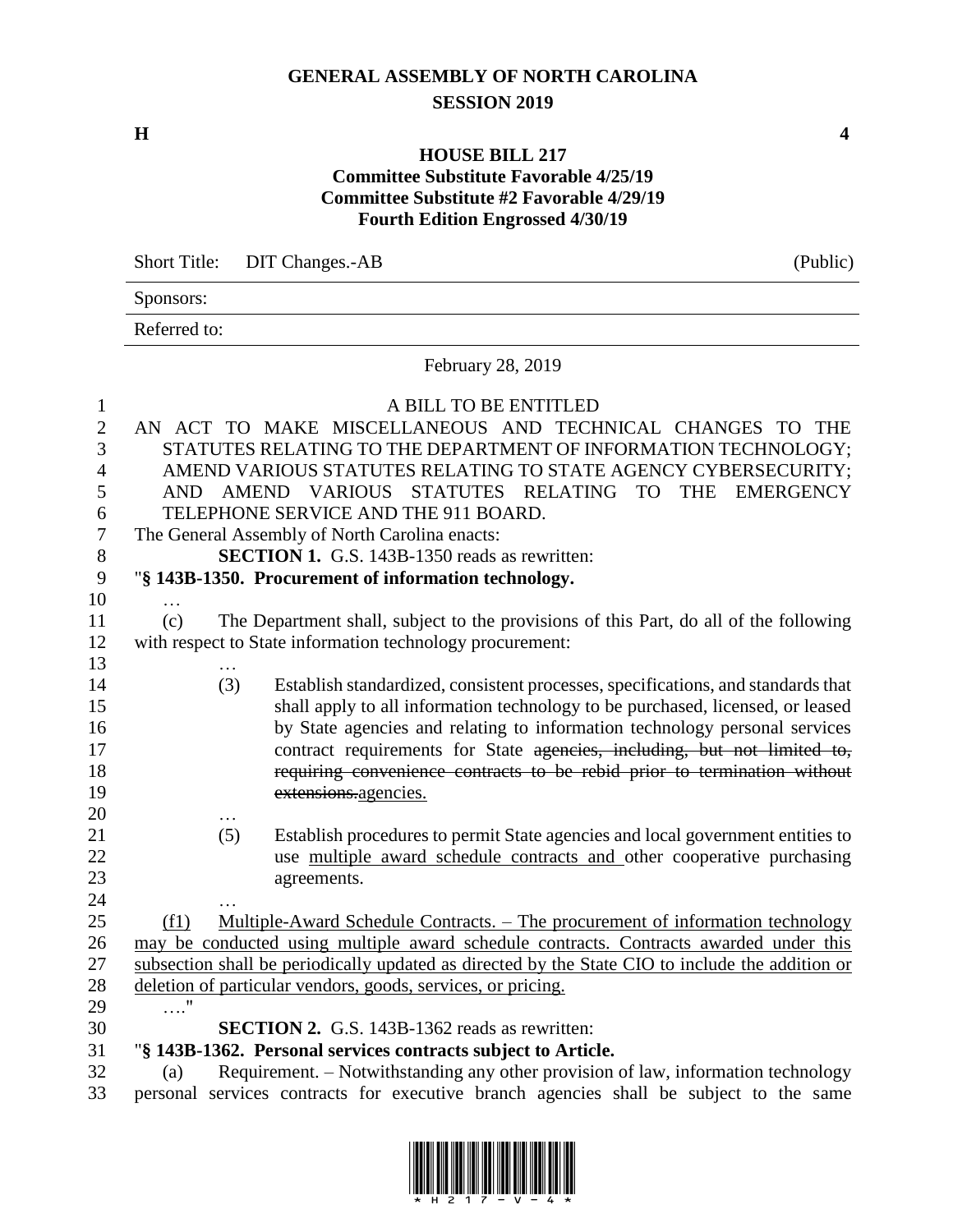|                     | <b>General Assembly Of North Carolina</b><br><b>Session 2019</b>                                                |  |  |  |
|---------------------|-----------------------------------------------------------------------------------------------------------------|--|--|--|
| 1<br>$\overline{c}$ | requirements and procedures as information technology service contracts, except as provided in<br>this section. |  |  |  |
| 3                   | Certain Approvals Required. – Notwithstanding any provision of law to the contrary,<br>(b)                      |  |  |  |
| 4                   | no information technology personal services contract, nor any contract that provides personnel                  |  |  |  |
| 5                   | to perform information technology functions regardless of the cost of the contract, may be                      |  |  |  |
| 6                   | established or renewed without written approval from the Department of Information Technology                   |  |  |  |
| 7                   | and the Office of State Budget and Management. To facilitate compliance with this requirement,                  |  |  |  |
| $8\,$               | the Department of Information Technology shall develop and document the following:                              |  |  |  |
| 9                   | Standards for determining whether it is more appropriate for an agency to hire<br>$\leftrightarrow$             |  |  |  |
| 10                  | an employee or use the services of a vendor.                                                                    |  |  |  |
| 11                  | A a process to monitor all State agency information technology personal services<br>(2)                         |  |  |  |
| 12                  | contracts, as well as any other State contracts providing personnel to perform information                      |  |  |  |
| 13                  | technology functions.                                                                                           |  |  |  |
| 14                  | A functions and a process for obtaining approval of contractor positions.<br>$\left(3\right)$                   |  |  |  |
| 15                  | Creation of State Positions in Certain Cases. The Department of Information<br>$\left(\mathrm{e}\right)$        |  |  |  |
| 16                  | Technology shall review current information technology personal services contracts on an                        |  |  |  |
| 17                  | ongoing basis and determine if each contractor is performing a function that could more                         |  |  |  |
| 18                  | appropriately be performed by a State employee. Where the determination is made that a State                    |  |  |  |
| 19                  | employee should be performing the function, the Department of Information Technology shall                      |  |  |  |
| 20                  | work with the impacted agency and the Office of State Human Resources to identify or create                     |  |  |  |
| 21                  | the position.                                                                                                   |  |  |  |
| 22                  | Compliance Audits Required. The Department of Information Technology shall<br>(d)                               |  |  |  |
| 23                  | conduct periodic audits of State agencies that are subject to this Article to determine the degree              |  |  |  |
| 24                  | to which those agencies are complying with the rules and procedures that govern information                     |  |  |  |
| 25                  | technology personal services contracts.                                                                         |  |  |  |
| 26                  | Reporting Required. - The Department of Information Technology shall report<br>(e)                              |  |  |  |
| 27                  | biennially to the Joint Legislative Oversight Committee on Information Technology and the                       |  |  |  |
| 28                  | Fiscal Research Division on all of the following:                                                               |  |  |  |
| 29                  | Its progress toward standardizing information technology personal services<br>$\leftrightarrow$                 |  |  |  |
| 30                  | contracts.                                                                                                      |  |  |  |
| 31                  | The the number of information technology service contractors in each State agency,<br>(2)                       |  |  |  |
| 32                  | the cost for each, and the comparable cost, including benefits, of a State employee serving in that             |  |  |  |
| 33                  | capacity rather than a contractor.                                                                              |  |  |  |
| 34                  | The results of the compliance audits conducted pursuant to subsection (d) of<br>$\left(3\right)$                |  |  |  |
| 35                  | this section.                                                                                                   |  |  |  |
| 36                  | Information Technology Personal Services Contract Defined. – For purposes of this<br>(f)                        |  |  |  |
| 37                  | section, the term "personal services contract" means a contract for services provided by a                      |  |  |  |
| 38                  | professional individual as an independent contractor on a temporary or occasional basis.                        |  |  |  |
| 39                  | Rules Required. The Department of Information Technology shall adopt rules<br>$\circ$                           |  |  |  |
| 40                  | consistent with this section."                                                                                  |  |  |  |
| 41                  | <b>SECTION 3.</b> G.S. 143-787(d) reads as rewritten:                                                           |  |  |  |
| 42                  | The Office of the State Chief Information Officer shall ensure that the Section is<br>" $(d)$                   |  |  |  |
| 43                  | provided with all necessary access to the Government Data Analytics Center and all other                        |  |  |  |
| 44                  | information technology services."                                                                               |  |  |  |
| 45                  | <b>SECTION 4.</b> G.S. 143B-1420(a) reads as rewritten:                                                         |  |  |  |
| 46                  | Council Established. – The North Carolina Geographic Information Coordinating<br>"(a)                           |  |  |  |
| 47                  | Council ("Council") is established to develop policies regarding the utilization of geographic                  |  |  |  |
| 48                  | information, GIS systems, and other related technologies. The Council shall be responsible for                  |  |  |  |
| 49                  | the following:                                                                                                  |  |  |  |
| 50                  | Strategic planning.<br>(1)                                                                                      |  |  |  |
| 51                  | Resolution of policy and technology issues.<br>(2)                                                              |  |  |  |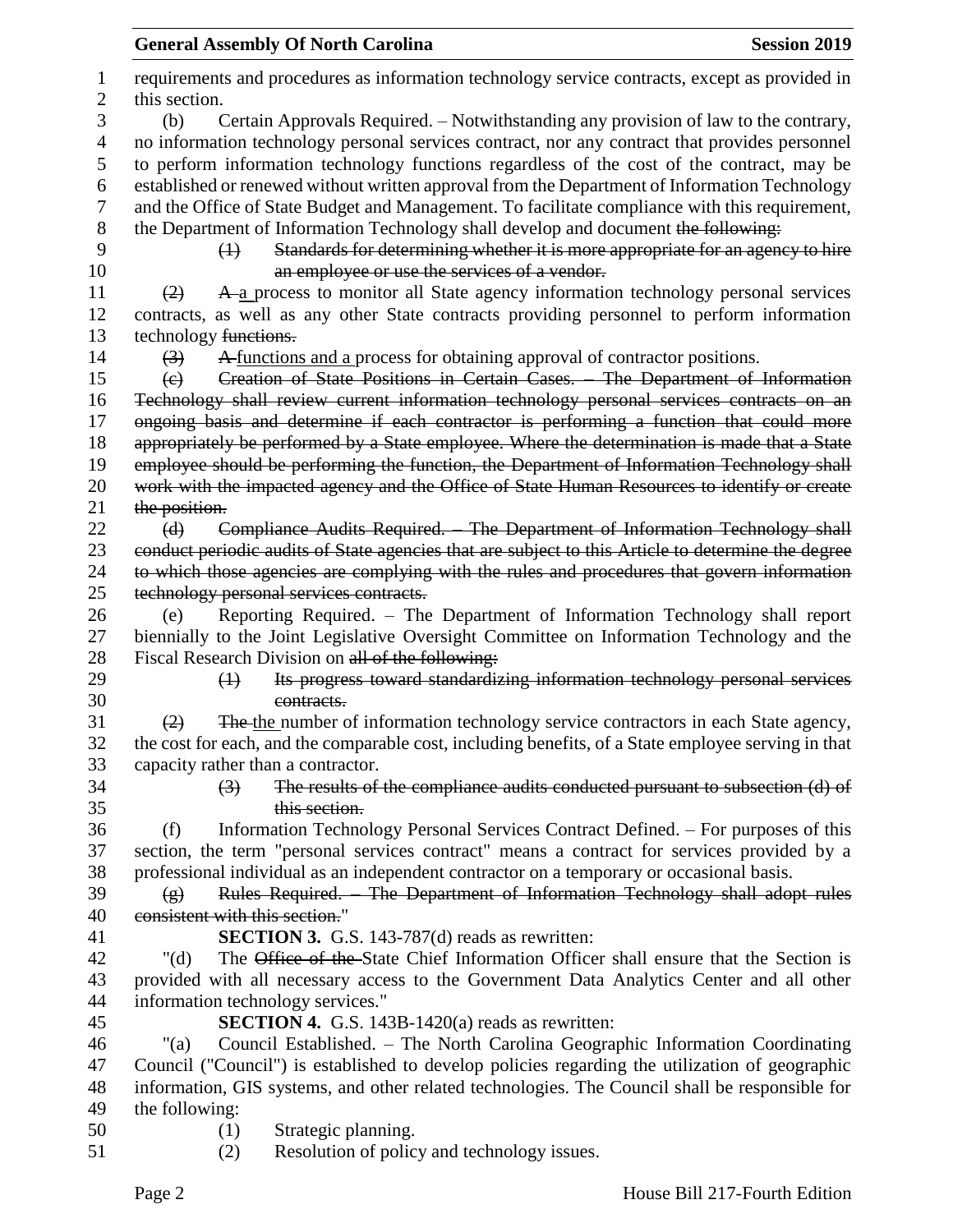|    | <b>General Assembly Of North Carolina</b>                                                           | <b>Session 2019</b> |
|----|-----------------------------------------------------------------------------------------------------|---------------------|
| 1  | Coordination, direction, and oversight of State, local, and private GIS efforts.<br>(3)             |                     |
| 2  | Advising the Governor, the General Assembly, and the State Chief<br>(4)                             |                     |
| 3  | Information Officer as to needed directions, responsibilities, and funding                          |                     |
| 4  | regarding geographic information.                                                                   |                     |
| 5  | The purpose of this statewide geographic information coordination effort shall be to further        |                     |
| 6  | cooperation among State, federal, and local government agencies; academic institutions; and the     |                     |
| 7  | private sector to improve the quality, access, cost-effectiveness, and utility of North Carolina's  |                     |
| 8  | geographic information and to promote geographic information as a strategic resource in the         |                     |
| 9  | State. The Council shall be located in the Office of the Governor-Department of Information         |                     |
| 10 | Technology for organizational, budgetary, and administrative purposes."                             |                     |
| 11 | <b>SECTION 5.</b> G.S. 143B-1353 reads as rewritten:                                                |                     |
| 12 | "§ 143B-1353. Financial interest of officers in sources of supply; acceptance of bribes. Gifts      |                     |
| 13 | and favors regulated.                                                                               |                     |
| 14 | Neither the State CIO, any deputy State CIO, or any other policy-making or managerially             |                     |
| 15 | exempt personnel shall be financially interested, or have any personal beneficial interest, either  |                     |
| 16 | directly or indirectly, in the purchase of, or contract for, any information technology, nor in any |                     |
| 17 | firm, corporation, partnership, or association furnishing any information technology to the State   |                     |
| 18 | government or any of its departments, institutions, or agencies, nor shall any of these persons or  |                     |
| 19 | any other Department employee accept or receive, directly or indirectly, from any person, firm,     |                     |
| 20 | or corporation to whom any contract may be awarded, by rebate, gifts, or otherwise, any money       |                     |
| 21 | or anything of value whatsoever, or any promise, obligation, or contract for future reward or       |                     |
| 22 | compensation. Violation of this section is a Class F felony, and any person found guilty of a       |                     |
| 23 | violation of this section shall, upon conviction, be removed from State office or employment. The   |                     |
| 24 | provisions of G.S. 133-32 shall apply to all Department employees."                                 |                     |
| 25 | <b>SECTION 6.(a)</b> G.S. 143B-1322(c) is amended by adding a new subdivision to read:              |                     |
| 26 | "(22) Coordinate with the Department of Public Safety to manage statewide                           |                     |
| 27 | response to cybersecurity incidents and significant cybersecurity incidents as                      |                     |
| 28 | defined by G.S. 143B-1320."                                                                         |                     |
| 29 | SECTION 6.(b) G.S. 166A-19.12 is amended by adding a new subdivision to read:                       |                     |
| 30 | Coordination with the State Chief Information Officer and the Adjutant<br>"(23)                     |                     |
| 31 | General to manage statewide response to cybersecurity incidents and                                 |                     |
| 32 | significant cyber incidents as defined by G.S. 143B-1320. This includes, but                        |                     |
| 33 | is not limited to:                                                                                  |                     |
| 34 | Development and promulgation of necessary policies, plans, and<br><u>a.</u>                         |                     |
| 35 | procedures for cybersecurity and critical infrastructure protection; and                            |                     |
| 36 | Annual review, update, and testing of cyber incident response plans<br><u>b.</u>                    |                     |
| 37 | and procedures."                                                                                    |                     |
| 38 | <b>SECTION 6.(c)</b> G.S. 143B-1321 is amended by adding a new subsection to read:                  |                     |
| 39 | Such information technology information protected from public disclosure under<br>" $(c)$           |                     |
| 40 | G.S. 132-6.1(c), including, but not limited to, security features of critical infrastructure,       |                     |
| 41 | information technology systems, telecommunications networks, or electronic security systems,        |                     |
| 42 | including hardware or software security, passwords, or security standards, procedures, processes,   |                     |
| 43 | configurations, software, and codes, shall be kept confidential."                                   |                     |
| 44 | <b>SECTION 6.(d)</b> G.S. 143B-1320 reads as rewritten:                                             |                     |
| 45 | "§ 143B-1320. Definitions; scope; exemptions.                                                       |                     |
| 46 | Definitions. – The following definitions apply in this Article:<br>(a)                              |                     |
| 47 |                                                                                                     |                     |
| 48 | Information technology security Cybersecurity incident. - A computer-,<br>(12)                      |                     |
| 49 | network-, or paper-based activity that results directly or indirectly in misuse,                    |                     |
| 50 | damage, denial of service, compromise of integrity, or loss of confidentiality                      |                     |
| 51 | of a network, computer, application, or data. An occurrence that:                                   |                     |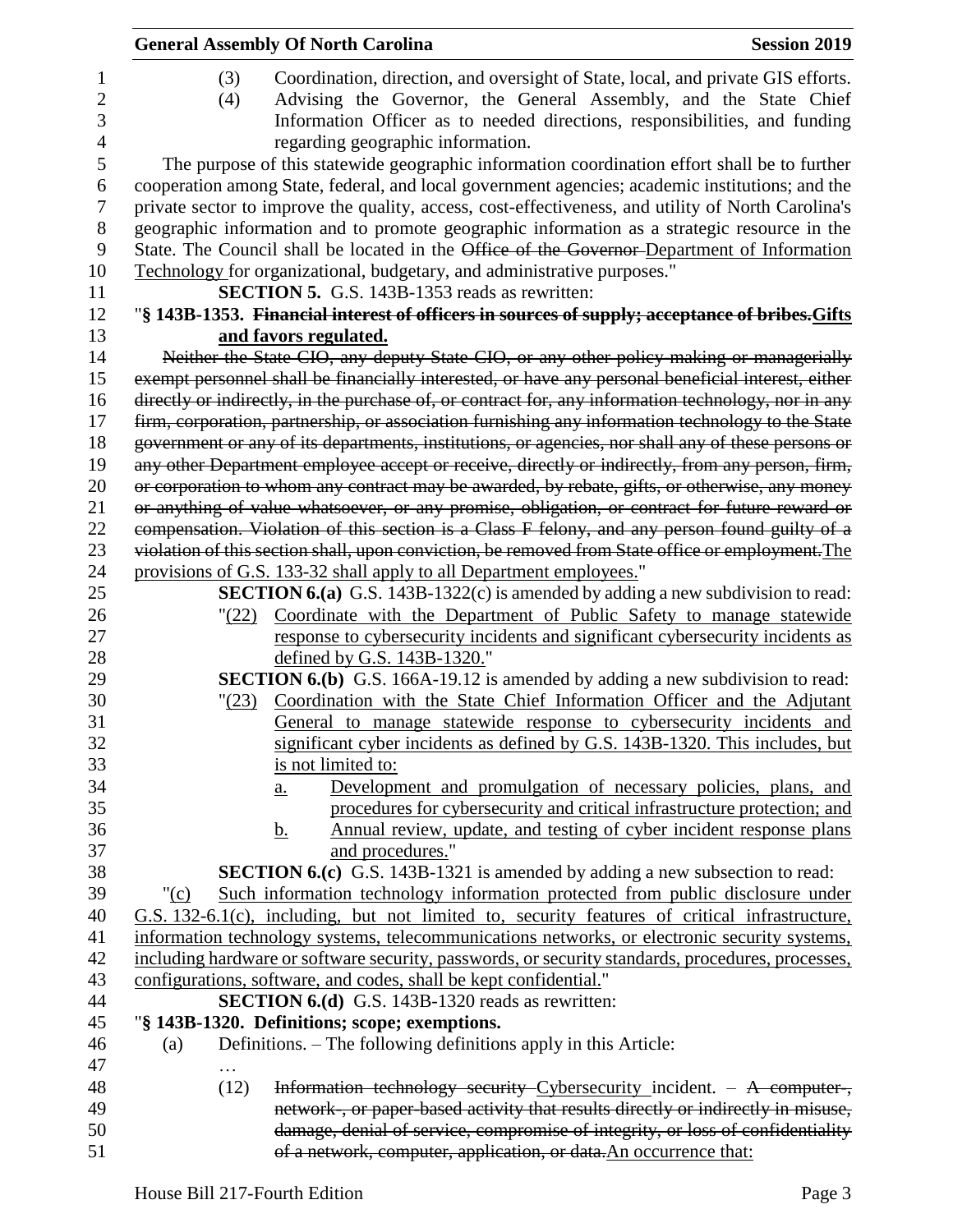|                                | <b>General Assembly Of North Carolina</b>                                                                                | <b>Session 2019</b> |
|--------------------------------|--------------------------------------------------------------------------------------------------------------------------|---------------------|
|                                | Actually or imminently jeopardizes, without lawful authority, the<br>a.                                                  |                     |
|                                | integrity, confidentiality, or availability of information or an                                                         |                     |
|                                | information system; or                                                                                                   |                     |
|                                | Constitutes a violation or imminent threat of violation of law, security<br><u>b.</u>                                    |                     |
|                                | policies, privacy policies, security procedures, or acceptable use                                                       |                     |
|                                | policies.                                                                                                                |                     |
| $\cdots$<br>(15)               | Security incident. A warning or indication of a threat to or breach of                                                   |                     |
|                                | information or computer security. The term also includes threats that have                                               |                     |
|                                | already occurred. Significant cybersecurity incident. - A cybersecurity                                                  |                     |
|                                | incident that is likely to result in demonstrable harm to the State's security                                           |                     |
|                                | interests, economy, critical infrastructure, or to the public confidence, civil                                          |                     |
|                                | liberties, or public health and safety of the residents of North Carolina. A                                             |                     |
|                                | significant cybersecurity incident is determined by the following factors:                                               |                     |
|                                | Incidents that meet thresholds identified by the Department jointly<br>$\underline{a}$ .                                 |                     |
|                                | with the Department of Public Safety that involve information:                                                           |                     |
|                                | That is not releasable to the public and that is restricted or<br><u>1.</u>                                              |                     |
|                                | highly restricted according to Statewide Data Classification                                                             |                     |
|                                | and Handling Policy; or                                                                                                  |                     |
|                                | That involves the exfiltration, modification, deletion, or<br>$2_{\cdot}$                                                |                     |
|                                | unauthorized access, or lack of availability to information or                                                           |                     |
|                                | systems within certain parameters to include (i) a specific                                                              |                     |
|                                | threshold of number of records or users affected as defined in                                                           |                     |
|                                | G.S. 75-65 or (ii) any additional data types with required                                                               |                     |
|                                | security controls.                                                                                                       |                     |
|                                | Incidents that involve information that is not recoverable or cannot be<br><u>b.</u>                                     |                     |
|                                | recovered within defined time lines required to meet operational                                                         |                     |
|                                | commitments defined jointly by the State agency and the Department,                                                      |                     |
|                                | or can be recovered only through additional measures, and has a high                                                     |                     |
|                                | or medium functional impact to the mission of an agency.                                                                 |                     |
| $\ldots$ "                     |                                                                                                                          |                     |
|                                | <b>SECTION 6.(e)</b> G.S. 143B-1379 reads as rewritten:                                                                  |                     |
|                                | "§ 143B-1379. State agency cooperation; liaisons.cooperation and training; liaisons; county                              |                     |
| (a)                            | and municipal government reporting.<br>The head of each principal department and Council of State agency shall cooperate |                     |
|                                | with the State CIO in the discharge of the State CIO's duties by providing the following                                 |                     |
| information to the Department: |                                                                                                                          |                     |
| (1)                            | The full details of the State agency's information technology and operational                                            |                     |
|                                | requirements and of all the agency's information technology security                                                     |                     |
|                                | significant cybersecurity incidents within 24 hours of confirmation.                                                     |                     |
| (2)                            | Comprehensive information concerning the information technology security                                                 |                     |
|                                | employed to protect the agency's information technology-data, including                                                  |                     |
|                                | documentation and reporting of remedial or corrective action plans to address                                            |                     |
|                                | any deficiencies in the information security policies, procedures, and practices                                         |                     |
|                                | of the State agency.                                                                                                     |                     |
| (3)                            | A forecast of the parameters of the agency's projected future information                                                |                     |
|                                | technology security cybersecurity and privacy needs and capabilities.                                                    |                     |
| (4)                            | Designating an agency liaison in the information technology area to                                                      |                     |
|                                | coordinate with the State CIO. The liaison shall be subject to a criminal                                                |                     |
|                                | background report from the State Repository of Criminal Histories, which                                                 |                     |
|                                | shall be provided by the State Bureau of Investigation upon its receiving                                                |                     |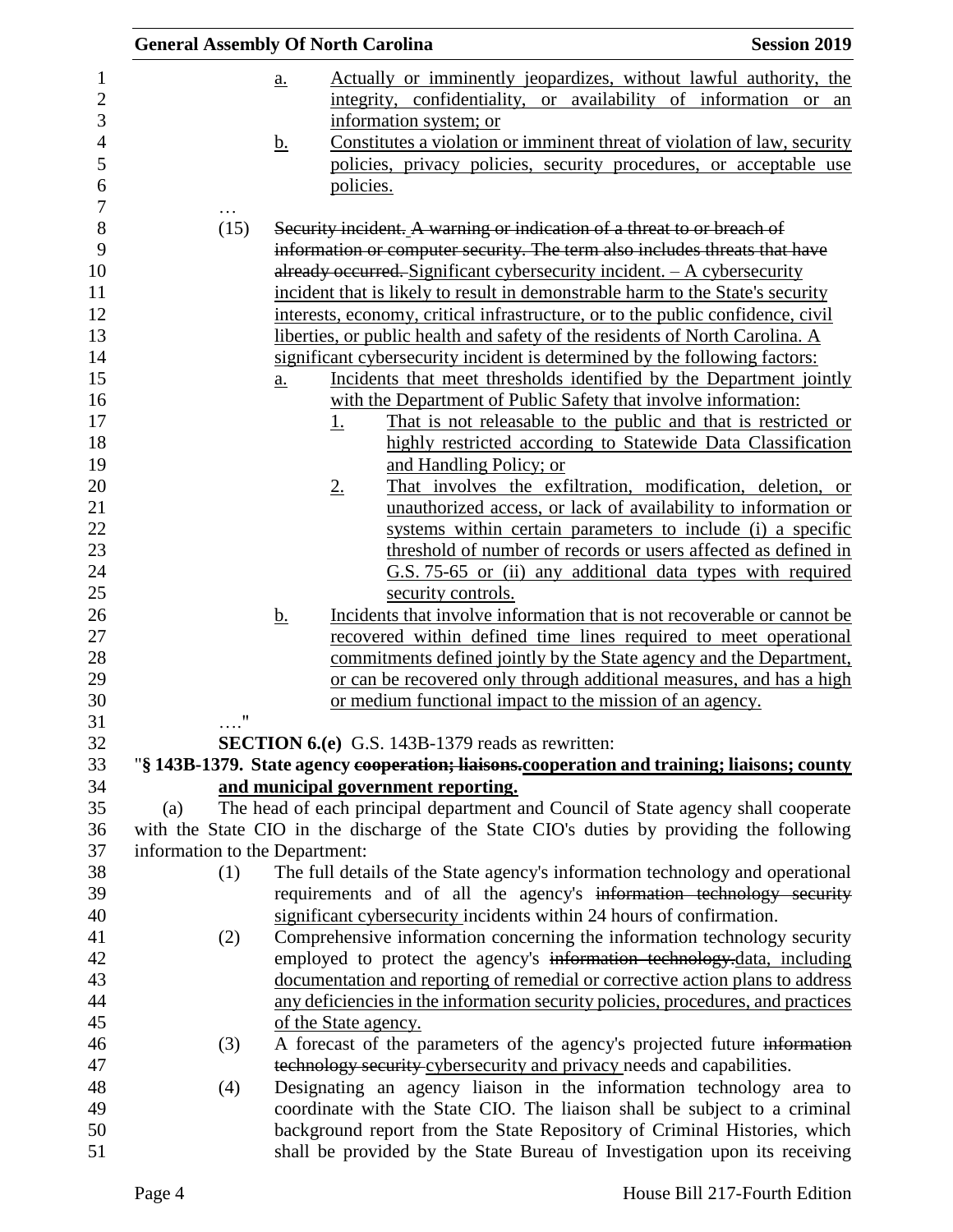|                                                                                                                        | <b>General Assembly Of North Carolina</b>                                                                                                                                                                                                                                                                                                                                                                                                                                                                                                                                                                                                                                                                                                                                                                                                                                                                                                                                                                                                                                                                                                         | <b>Session 2019</b> |
|------------------------------------------------------------------------------------------------------------------------|---------------------------------------------------------------------------------------------------------------------------------------------------------------------------------------------------------------------------------------------------------------------------------------------------------------------------------------------------------------------------------------------------------------------------------------------------------------------------------------------------------------------------------------------------------------------------------------------------------------------------------------------------------------------------------------------------------------------------------------------------------------------------------------------------------------------------------------------------------------------------------------------------------------------------------------------------------------------------------------------------------------------------------------------------------------------------------------------------------------------------------------------------|---------------------|
| 1<br>$\boldsymbol{2}$<br>3<br>$\overline{4}$<br>5<br>6<br>$\boldsymbol{7}$<br>$8\,$<br>9<br>10<br>11<br>12<br>13<br>14 | fingerprints from the liaison. If the liaison has been a resident of this State for<br>less than five years, the background report shall include a review of criminal<br>information from both the State and National Repositories of Criminal<br>Histories. The criminal background report shall be provided to the State CIO<br>and the head of the agency. In addition, all personnel in the Office of the State<br>Auditor who are responsible for information technology security reviews shall<br>be subject to a criminal background report from the State Repository of<br>Criminal Histories, which shall be provided by the State Bureau of<br>Investigation upon receiving fingerprints from the personnel designated by the<br>State Auditor. For designated personnel who have been residents of this State<br>for less than five years, the background report shall include a review of<br>criminal information from both the State and National Repositories of<br>Criminal Histories. The criminal background reports shall be provided to the<br>State Auditor. Criminal histories provided pursuant to this subdivision are not |                     |
| 15                                                                                                                     | public records under Chapter 132 of the General Statutes.                                                                                                                                                                                                                                                                                                                                                                                                                                                                                                                                                                                                                                                                                                                                                                                                                                                                                                                                                                                                                                                                                         |                     |
| 16                                                                                                                     | Completing mandatory annual security awareness training and reporting<br>(5)                                                                                                                                                                                                                                                                                                                                                                                                                                                                                                                                                                                                                                                                                                                                                                                                                                                                                                                                                                                                                                                                      |                     |
| 17                                                                                                                     | compliance for all personnel, including contractors and other users of State                                                                                                                                                                                                                                                                                                                                                                                                                                                                                                                                                                                                                                                                                                                                                                                                                                                                                                                                                                                                                                                                      |                     |
| 18                                                                                                                     | information technology systems.                                                                                                                                                                                                                                                                                                                                                                                                                                                                                                                                                                                                                                                                                                                                                                                                                                                                                                                                                                                                                                                                                                                   |                     |
| 19                                                                                                                     | The information provided by State agencies to the State CIO under this section is<br>(b)                                                                                                                                                                                                                                                                                                                                                                                                                                                                                                                                                                                                                                                                                                                                                                                                                                                                                                                                                                                                                                                          |                     |
| 20                                                                                                                     | protected from public disclosure pursuant to G.S. 132-6.1(c).                                                                                                                                                                                                                                                                                                                                                                                                                                                                                                                                                                                                                                                                                                                                                                                                                                                                                                                                                                                                                                                                                     |                     |
| 21                                                                                                                     | County and municipal government agencies shall report cybersecurity incidents to the<br>(c)                                                                                                                                                                                                                                                                                                                                                                                                                                                                                                                                                                                                                                                                                                                                                                                                                                                                                                                                                                                                                                                       |                     |
| 22                                                                                                                     | Department. Information shared as part of this process will be protected from public disclosure                                                                                                                                                                                                                                                                                                                                                                                                                                                                                                                                                                                                                                                                                                                                                                                                                                                                                                                                                                                                                                                   |                     |
| 23<br>24                                                                                                               | under G.S. 132-6.1(c). Private sector entities are encouraged to report cybersecurity incidents to                                                                                                                                                                                                                                                                                                                                                                                                                                                                                                                                                                                                                                                                                                                                                                                                                                                                                                                                                                                                                                                |                     |
| 25                                                                                                                     | the Department."<br><b>SECTION 6.(f)</b> G.S. 143B-1376 reads as rewritten:                                                                                                                                                                                                                                                                                                                                                                                                                                                                                                                                                                                                                                                                                                                                                                                                                                                                                                                                                                                                                                                                       |                     |
| 26                                                                                                                     | "§ 143B-1376. Statewide security and privacy standards.                                                                                                                                                                                                                                                                                                                                                                                                                                                                                                                                                                                                                                                                                                                                                                                                                                                                                                                                                                                                                                                                                           |                     |
| 27                                                                                                                     | The State CIO shall be responsible for the security and privacy of all State information<br>(a)                                                                                                                                                                                                                                                                                                                                                                                                                                                                                                                                                                                                                                                                                                                                                                                                                                                                                                                                                                                                                                                   |                     |
| 28                                                                                                                     | technology systems and associated data. The State CIO shall manage all executive branch                                                                                                                                                                                                                                                                                                                                                                                                                                                                                                                                                                                                                                                                                                                                                                                                                                                                                                                                                                                                                                                           |                     |
| 29                                                                                                                     | information technology security and shall establish a statewide standard for information                                                                                                                                                                                                                                                                                                                                                                                                                                                                                                                                                                                                                                                                                                                                                                                                                                                                                                                                                                                                                                                          |                     |
| 30                                                                                                                     | technology security and privacy to maximize the functionality, security, and interoperability of                                                                                                                                                                                                                                                                                                                                                                                                                                                                                                                                                                                                                                                                                                                                                                                                                                                                                                                                                                                                                                                  |                     |
| 31                                                                                                                     | the State's distributed information technology assets, including, but not limited to, data                                                                                                                                                                                                                                                                                                                                                                                                                                                                                                                                                                                                                                                                                                                                                                                                                                                                                                                                                                                                                                                        |                     |
| 32                                                                                                                     | classification and management, communications, and encryption technologies. The State CIO                                                                                                                                                                                                                                                                                                                                                                                                                                                                                                                                                                                                                                                                                                                                                                                                                                                                                                                                                                                                                                                         |                     |
| 33                                                                                                                     | shall review and revise the security standards annually. As part of this function, the State CIO                                                                                                                                                                                                                                                                                                                                                                                                                                                                                                                                                                                                                                                                                                                                                                                                                                                                                                                                                                                                                                                  |                     |
| 34                                                                                                                     | shall review periodically existing security and privacy standards and practices in place among                                                                                                                                                                                                                                                                                                                                                                                                                                                                                                                                                                                                                                                                                                                                                                                                                                                                                                                                                                                                                                                    |                     |
| 35                                                                                                                     | the various State agencies to determine whether those standards and practices meet statewide                                                                                                                                                                                                                                                                                                                                                                                                                                                                                                                                                                                                                                                                                                                                                                                                                                                                                                                                                                                                                                                      |                     |
| 36                                                                                                                     | security security, privacy, and encryption requirements. The State CIO shall ensure that State                                                                                                                                                                                                                                                                                                                                                                                                                                                                                                                                                                                                                                                                                                                                                                                                                                                                                                                                                                                                                                                    |                     |
| 37<br>38                                                                                                               | agencies are periodically testing and evaluating information security controls and techniques for<br>effective implementation, and that all agency and contracted personnel are held accountable for                                                                                                                                                                                                                                                                                                                                                                                                                                                                                                                                                                                                                                                                                                                                                                                                                                                                                                                                              |                     |
| 39                                                                                                                     | complying with the statewide information security program. The State CIO may assume the                                                                                                                                                                                                                                                                                                                                                                                                                                                                                                                                                                                                                                                                                                                                                                                                                                                                                                                                                                                                                                                           |                     |
| 40                                                                                                                     | direct responsibility of providing for the information technology security of any State agency                                                                                                                                                                                                                                                                                                                                                                                                                                                                                                                                                                                                                                                                                                                                                                                                                                                                                                                                                                                                                                                    |                     |
| 41                                                                                                                     | that fails to adhere to security and privacy standards adopted under this Article.                                                                                                                                                                                                                                                                                                                                                                                                                                                                                                                                                                                                                                                                                                                                                                                                                                                                                                                                                                                                                                                                |                     |
| 42                                                                                                                     | . "                                                                                                                                                                                                                                                                                                                                                                                                                                                                                                                                                                                                                                                                                                                                                                                                                                                                                                                                                                                                                                                                                                                                               |                     |
| 43                                                                                                                     | <b>SECTION 6.(g)</b> G.S. 143B-1378 reads as rewritten:                                                                                                                                                                                                                                                                                                                                                                                                                                                                                                                                                                                                                                                                                                                                                                                                                                                                                                                                                                                                                                                                                           |                     |
| 44                                                                                                                     | "§ 143B-1378. Assessment of agency compliance with security cybersecurity standards.                                                                                                                                                                                                                                                                                                                                                                                                                                                                                                                                                                                                                                                                                                                                                                                                                                                                                                                                                                                                                                                              |                     |
| 45                                                                                                                     | At a minimum, the State CIO shall annually assess the ability of each State agency, and each                                                                                                                                                                                                                                                                                                                                                                                                                                                                                                                                                                                                                                                                                                                                                                                                                                                                                                                                                                                                                                                      |                     |
| 46                                                                                                                     | agency's contracted vendors, to comply with the current security cybersecurity enterprise-wide                                                                                                                                                                                                                                                                                                                                                                                                                                                                                                                                                                                                                                                                                                                                                                                                                                                                                                                                                                                                                                                    |                     |
| 47                                                                                                                     | set of standards established pursuant to this section. The assessment shall include, at a minimum,                                                                                                                                                                                                                                                                                                                                                                                                                                                                                                                                                                                                                                                                                                                                                                                                                                                                                                                                                                                                                                                |                     |
| 48                                                                                                                     | the rate of compliance with the enterprise-wide security standards and an assessment of security                                                                                                                                                                                                                                                                                                                                                                                                                                                                                                                                                                                                                                                                                                                                                                                                                                                                                                                                                                                                                                                  |                     |
| 49                                                                                                                     | organization, security practices, security information standards, network security architecture,                                                                                                                                                                                                                                                                                                                                                                                                                                                                                                                                                                                                                                                                                                                                                                                                                                                                                                                                                                                                                                                  |                     |
| 50                                                                                                                     | and current expenditures of State funds for information technology security. The assessment of                                                                                                                                                                                                                                                                                                                                                                                                                                                                                                                                                                                                                                                                                                                                                                                                                                                                                                                                                                                                                                                    |                     |
| 51                                                                                                                     | a State agency shall also estimate the initial cost to implement the security measures needed for                                                                                                                                                                                                                                                                                                                                                                                                                                                                                                                                                                                                                                                                                                                                                                                                                                                                                                                                                                                                                                                 |                     |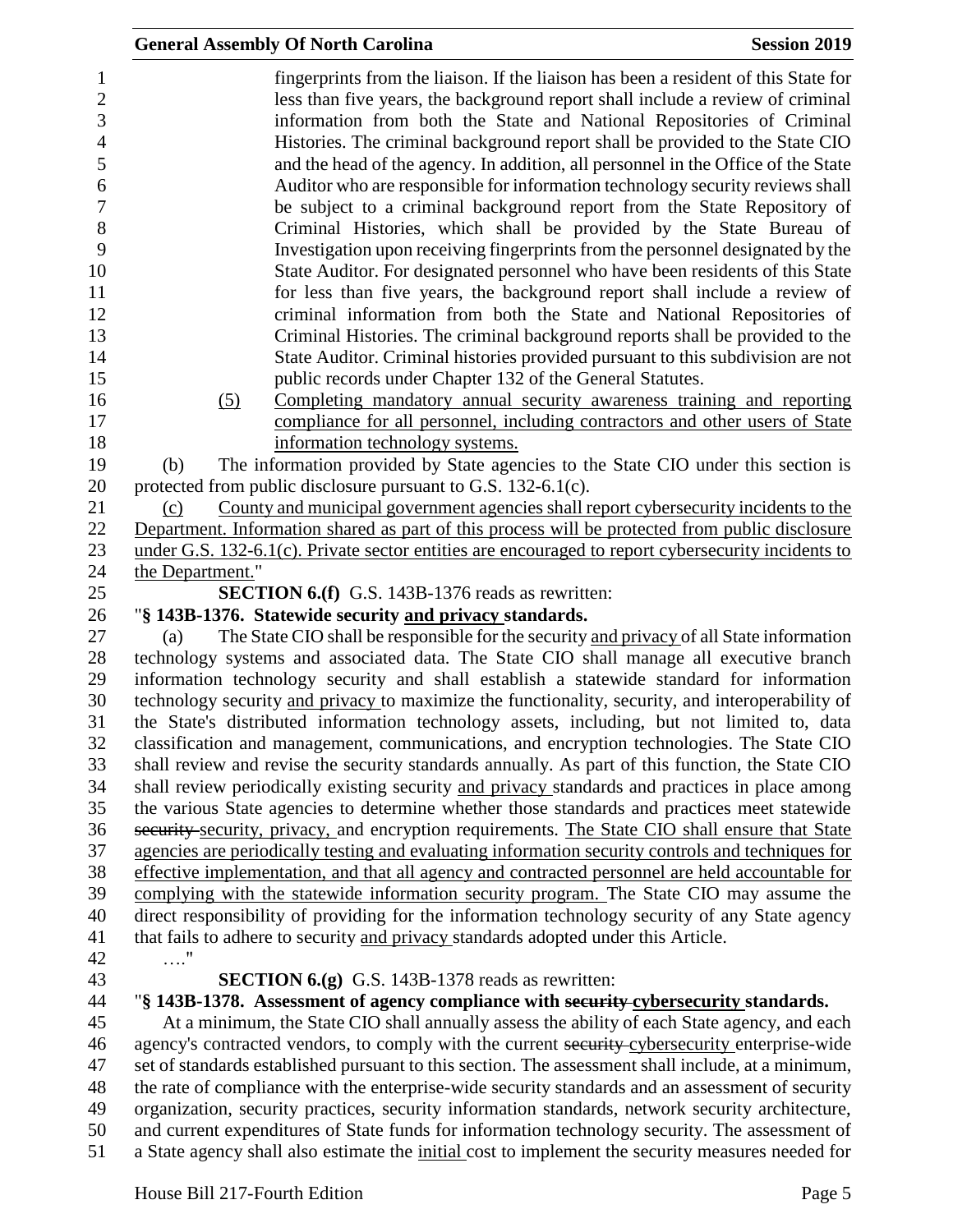# **General Assembly Of North Carolina Session 2019**

| $\mathbf{1}$   |                            | agencies to fully comply with the standards. standards as well as the costs over the lifecycle of |
|----------------|----------------------------|---------------------------------------------------------------------------------------------------|
| $\mathbf{2}$   |                            | the State agency information system. Each State agency shall submit information required by the   |
| $\mathfrak{Z}$ |                            | State CIO for purposes of this assessment. The State CIO shall include the information obtained   |
| $\overline{4}$ |                            | from the assessment in the State Information Technology Plan."                                    |
| $\sqrt{5}$     |                            | <b>SECTION 7.(a)</b> G.S. 143B-1400 reads as rewritten:                                           |
| $\sqrt{6}$     | "§ 143B-1400. Definitions. |                                                                                                   |
| $\tau$         |                            | The following definitions apply in this Part.                                                     |
| 8              | (1)                        | 911 Board. - The 911 Board established in G.S. 143B-1401.                                         |
| 9              | (2)                        | 911 Fund. – The North Carolina 911 Fund established in G.S. 143B-1403.                            |
| 10             | (3)                        | 911 State Plan. - A document prepared, maintained, and updated by the 911                         |
| 11             |                            | Board that provides a comprehensive plan for communicating 911 call                               |
| 12             |                            | information across networks and among PSAPs, addresses all aspects of the                         |
| 13             |                            | State's 911 system, and describes the allowable uses of revenue in-the 911                        |
| 14             |                            | Fund-Fund, including, but not limited to, transfer of 911 calls between                           |
| 15             |                            | geographically dispersed PSAPs, increased aggregation and sharing of data,                        |
| 16             |                            | resources, procedures, standards, and requirements to improve emergency                           |
| 17             |                            | response and implementation of a NG911 network.                                                   |
| 18             | (4)                        | 911 system. - An emergency communications system using any available                              |
| 19             |                            | technology that does all of the following:                                                        |
| 20             |                            | Enables the user of a communications service connection to reach a<br>a.                          |
| 21             |                            | PSAP by dialing the digits 911.                                                                   |
| 22             |                            | Provides enhanced 911 service.<br>$\mathbf b$ .                                                   |
| 23             |                            | Delivers 911 calls to the State ESInet as provided by<br>$\underline{c}$ .                        |
| 24             |                            | G.S. 143B-1406(e1) or a Next Generation 911 Network.                                              |
| 25             | (5)                        | 911 system provider. – An entity that provides $a$ -an Enhanced 911 or NG911                      |
| 26             |                            | system to a PSAP.                                                                                 |
| 27             | (5a)                       | Agent. – An agent is an authorized person, including an employee, contractor,                     |
| 28             |                            | or volunteer, who has one or more roles in a PSAP. An agent can also be an                        |
| 29             |                            | automaton in some circumstances.                                                                  |
| 30             | (6)                        | Back-up PSAP. – The capability to operate as part of the 911 System and all                       |
| 31             |                            | other features of its associated primary PSAP. The term includes a back-up                        |
| 32             |                            | PSAP that receives 911 calls only when they are transferred from the primary                      |
| 33             |                            | PSAP or on an alternate routing basis when calls cannot be completed to the                       |
| 34             |                            | primary PSAP.                                                                                     |
| 35             | (7)                        | Call taking. – The act of processing a 911 call for emergency assistance by a                     |
| 36             |                            | primary PSAP, including the use of 911 system equipment, call classification,                     |
| 37             |                            | location of a caller, determination of the appropriate response level for                         |
| 38             |                            | emergency responders, and dispatching 911 call information to the                                 |
| 39             |                            | appropriate responder.                                                                            |
| 40             | (8)                        | Commercial Mobile Radio Service (CMRS). - Defined in 47 C.F.R. § 20.3.                            |
| 41             | (9)                        | Communications service. $-$ Any of the following:                                                 |
| 42             |                            | transmission,<br>routing<br>The<br>conveyance,<br>of<br>real-time<br><b>or</b><br>a.              |
| 43             |                            | communications to a point or between or among points by or through                                |
| 44             |                            | any electronic, radio, satellite, cable, optical, microwave, wireline,                            |
| 45             |                            | wireless, Internet protocol, or other medium or method, regardless of                             |
| 46             |                            | the protocol used.                                                                                |
| 47             |                            | b.<br>The ability to receive and terminate voice calls, text-to-911, short                        |
| 48             |                            | message service (SMS) or other messages, videos, data, or other forms                             |
| 49             |                            | of communication to, from, and between the public switched                                        |
| 50             |                            | telephone network, wireless networks, IP-enabled networks, or any                                 |
| 51             |                            | other communications network.                                                                     |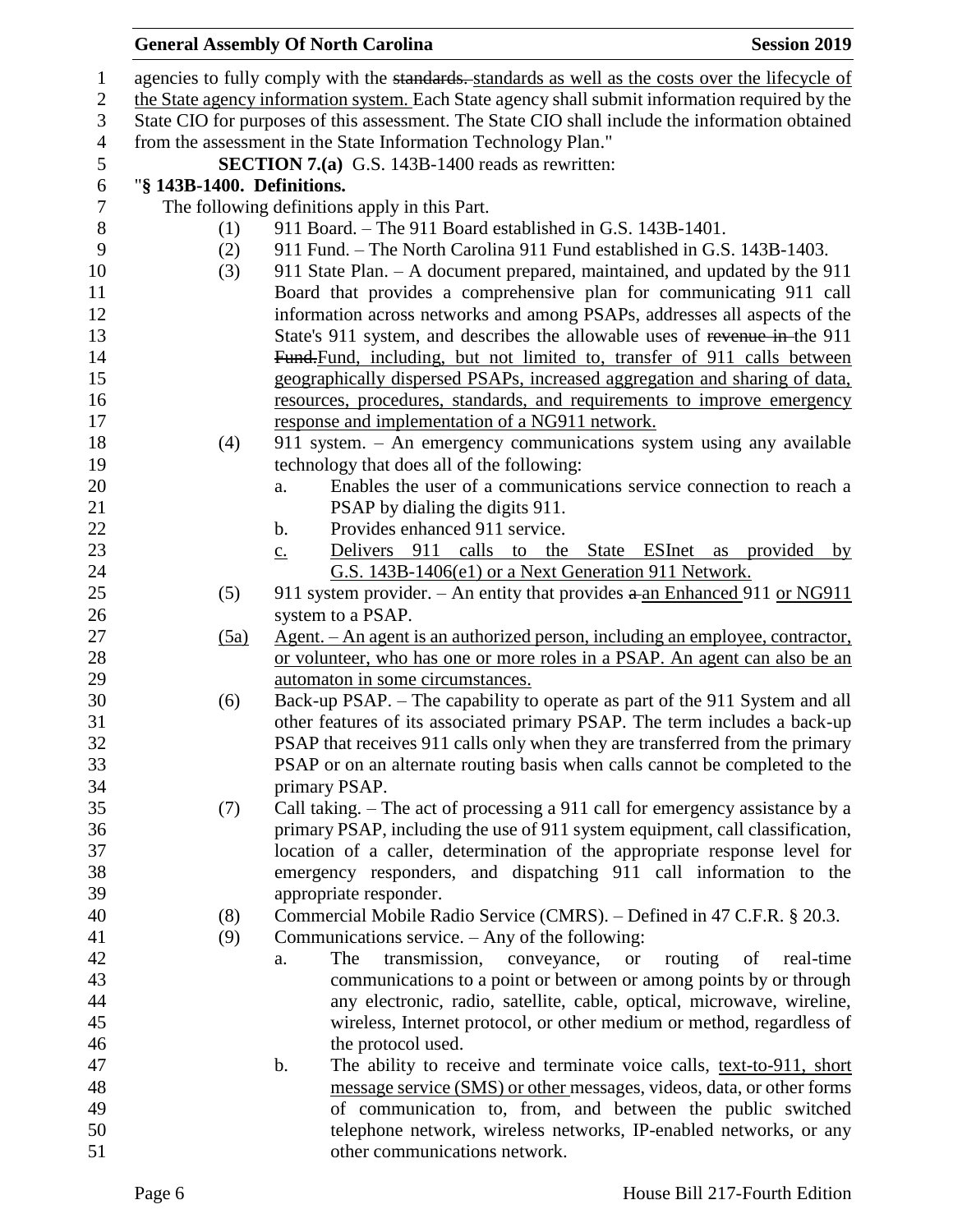|       | <b>General Assembly Of North Carolina</b><br><b>Session 2019</b>                    |
|-------|-------------------------------------------------------------------------------------|
|       | Interconnected VoIP service.<br>C <sub>1</sub>                                      |
| (10)  | Communications service connection. - Each telephone number or trunk                 |
|       | assigned to a residential or commercial subscriber by a communications              |
|       | service provider, without regard to technology deployed.                            |
| (11)  | Communications service provider. $-$ An entity that provides communications         |
|       | service to a subscriber.                                                            |
| (12)  | CMRS connection. – Each mobile handset telephone number assigned to a               |
|       | CMRS subscriber with a place of primary use in North Carolina.                      |
| (13)  | CMRS provider. $-$ An entity, A service provider, whether facilities-based or       |
|       | nonfacilities-based, that is licensed by the Federal Communications                 |
|       | Commission to provide CMRS or that resells CMRS within North Carolina.              |
| (13a) | <u>Emergency medical dispatch. – The management of requests for emergency</u>       |
|       | medical assistance by utilizing a system of:                                        |
|       | A tiered response or priority dispatching of emergency medical<br>$\underline{a}$ . |
|       | resources based on the level of medical assistance appropriate for the              |
|       | victim; and                                                                         |
|       | Pre-arrival first aid or other medical instructions given by trained<br><u>b.</u>   |
|       | telecommunicators responsible for receiving 911 calls and dispatching               |
|       | emergency response services.                                                        |
| (14)  | Enhanced 911 service. – Directing a 911 call to an appropriate PSAP by              |
|       | selective routing or other means based on the geographical location from            |
|       | which the call originated and providing information defining the approximate        |
|       | geographic location and the telephone number of a 911 caller, in accordance         |
|       | with the FCC Order.                                                                 |
| (15)  | Exchange access facility. $-$ The access from a subscriber's premises to the        |
|       | telephone system of a service supplier. The term includes service supplier          |
|       | provided access lines, private branch exchange trunks, and centrex network          |
|       | access registers, as defined by applicable tariffs approved by the North            |
|       | Carolina Utilities Commission. The term does not include service supplier           |
|       | operated telephone pay<br>station<br>lines, Wide<br>owned<br>and<br>Area            |
|       | Telecommunications Service (WATS), Foreign Exchange (FX), or incoming               |
|       | only lines.                                                                         |
| (16)  | FCC Order. - The Order of the FCC order means all orders or final rules issued      |
|       | by the Federal Communications Commission FCC Commission, pursuant to                |
|       | the proceeding entitled "Revision of the Commission's Rules to Ensure               |
|       | Compatibility with Enhanced 911 Emergency Calling Systems" (FCC Docket              |
|       | No. 94-102, adopted on December 1, 1997, and any consent decrees, rules,            |
|       | and regulations adopted by the Federal Communications Commission                    |
|       | pursuant to the Order. 94-102) codified at 47 C.F.R § 20.18, "Wireless E-911        |
|       | Location Accuracy Requirements" codified at 47 C.F.R Part 20, relating to           |
|       | commercial mobile services, and any successor proceeding.                           |
| (17)  | GIS mapping. GIS .- Computerized geographical information that can be used          |
|       | to assist in locating a person who calls emergency assistance, including            |
|       | mapping elements such as street centerlines, ortho photography, and oblique         |
|       | imaging or other imaging, and geospatial call routing to deliver 911 calls to       |
|       | an appropriate PSAP.                                                                |
| (18)  | Interconnected VoIP service. $-$ Defined in 47 C.F.R. § 9.3.                        |
| (19)  | Local exchange carrier. $-$ An entity that is authorized to provide telephone       |
|       | exchange service or exchange access in North Carolina.                              |
| (19a) | Next generation 911 network. – Managed Internet Protocol based networks,            |
|       | gateways, functional elements, and databases that augment E-911 features and        |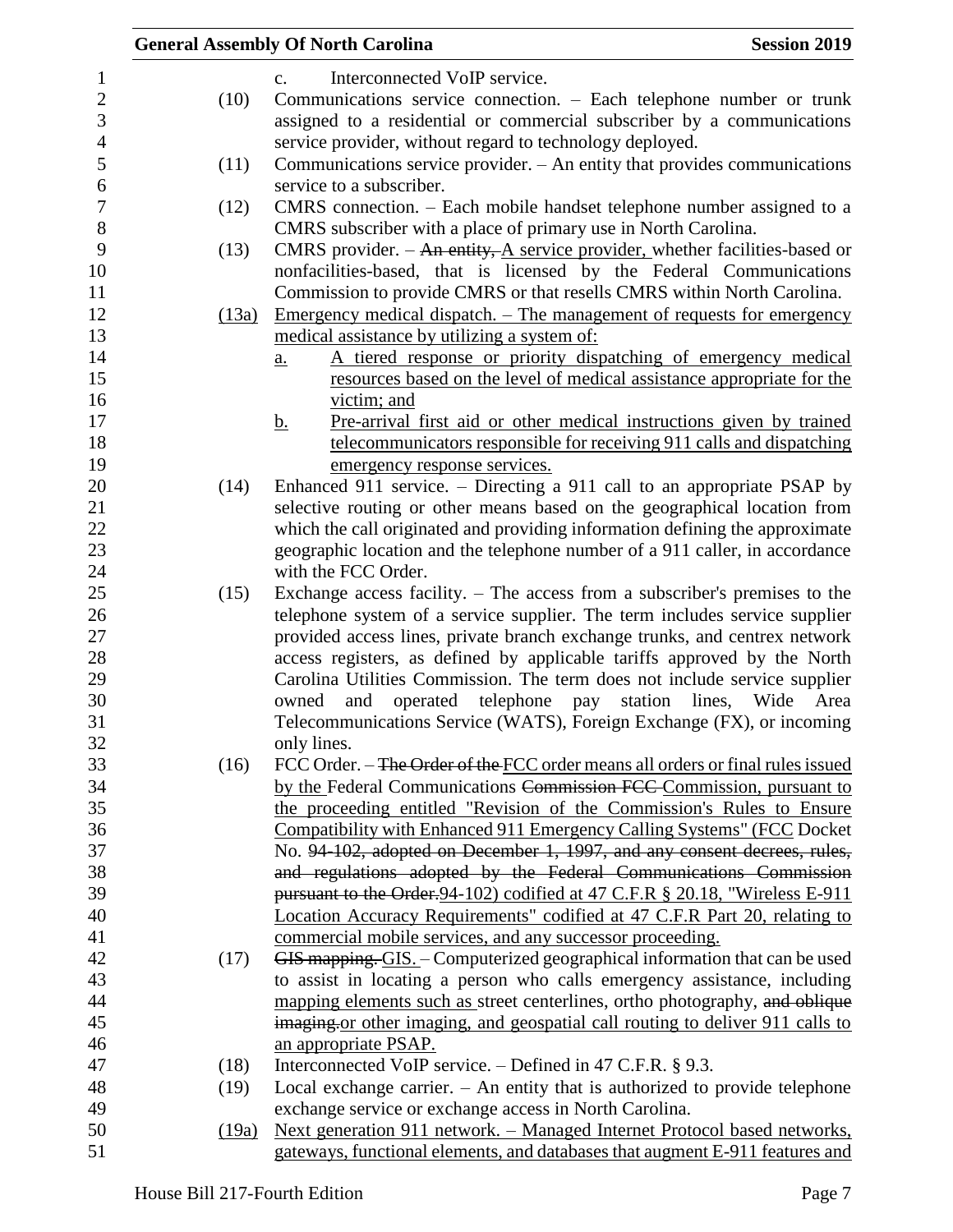|                |            |       | <b>General Assembly Of North Carolina</b>                                                     | <b>Session 2019</b> |
|----------------|------------|-------|-----------------------------------------------------------------------------------------------|---------------------|
| $\mathbf{1}$   |            |       | functions enabling the public to transmit digital information to public safety                |                     |
| $\overline{2}$ |            |       | answering points replacing Enhanced 911, that maintains P.01 for Basic 911                    |                     |
| 3              |            |       | or Enhanced 911 services or NENA i3 Solution standard for NG911 services,                     |                     |
| $\overline{4}$ |            |       | and that includes Emergency Service IP Network (ESInet), GIS,                                 |                     |
| 5              |            |       | cybersecurity, and other system components.                                                   |                     |
| 6              |            | (20)  | Next generation 911 system. - An IP-enabled-Internet Protocol-enabled                         |                     |
| $\overline{7}$ |            |       | emergency communications system using Internet Protocol, or any other                         |                     |
| 8              |            |       | available technology, to enable enabling the user-public or subscriber of a                   |                     |
| 9              |            |       | communications service to reach an appropriate PSAP by sending the digits                     |                     |
| 10             |            |       | 911 via dialing, text, or short message service (SMS), or any other                           |                     |
| 11             |            |       | technological means.                                                                          |                     |
| 12             |            | (21)  | Next generation 911 system provider. $-$ An entity that provides a next                       |                     |
| 13             |            |       | generation or IP-enabled 911 system to a PSAP.                                                |                     |
| 14             |            | (22)  | wireless telecommunications<br>Prepaid<br>service. $- A$                                      | wireless            |
| 15             |            |       | telecommunications service that allows a caller to dial 911 to access the 911                 |                     |
| 16             |            |       | system, which service must be paid for in advance and is sold in                              |                     |
| 17             |            |       | predetermined units or dollars of which the number declines with use in a                     |                     |
| 18             |            |       | known amount.                                                                                 |                     |
| 19             |            | (23)  | Primary PSAP. – The first point of reception of a 911 call by a public safety                 |                     |
| 20             |            |       | answering point.                                                                              |                     |
| 21             |            | (24)  | Proprietary information. - Subscriber lists, technology descriptions, technical               |                     |
| 22             |            |       | information, or trade secrets that are developed, produced, or received                       |                     |
| 23             |            |       | internally by a communications service provider or by a communications                        |                     |
| 24             |            |       | service provider's employees, directors, officers, or agents.                                 |                     |
| 25             |            | (25)  | Public safety answering point (PSAP). - The public safety agency that                         |                     |
| 26             |            |       | receives an incoming 911 call and dispatches appropriate public safety                        |                     |
| 27             |            |       | agencies to respond to the call.                                                              |                     |
| 28             |            | (25a) | <u>Regional PSAP. – A primary PSAP operated by or on behalf of two or more</u>                |                     |
| 29<br>30       |            |       | counties and any number of municipalities, approved by the Board, for 911                     |                     |
| 31             |            | (26)  | call taking.<br>Retail transaction. - The sale of prepaid wireless telecommunications service |                     |
| 32             |            |       | for any purpose other than resale.                                                            |                     |
| 33             |            | (27)  | Service supplier. - An entity that provides exchange telephone service $or$                   |                     |
| 34             |            |       | communications service to the public or a telephone subscriber.                               |                     |
| 35             |            | (27a) | State Emergency Services IP Network (ESInet) Network. - A NG911 network                       |                     |
| 36             |            |       | contracted by the 911 Board to one or more communications service providers                   |                     |
| 37             |            |       | for the purpose of securely receiving 911 calls, transferring 911 calls and all               |                     |
| 38             |            |       | associated data, providing centralized network management and security                        |                     |
| 39             |            |       | monitoring, and enabling GIS call routing.                                                    |                     |
| 40             |            | (28)  | Subscriber. - A person who purchases a communications service and is able                     |                     |
| 41             |            |       | to receive it or use it periodically over time.                                               |                     |
| 42             |            | (28a) | Telecommunicator. $-$ A person qualified to provide 911 call taking employed                  |                     |
| 43             |            |       | by a PSAP. The term applies to 911 call takers, dispatchers, radio operators,                 |                     |
| 44             |            |       | data terminal operators, or any combination of such call taking functions in a                |                     |
| 45             |            |       | PSAP.                                                                                         |                     |
| 46             | $\ldots$ " |       |                                                                                               |                     |
| 47             |            |       | <b>SECTION 7.(b)</b> G.S. 143B-1402 reads as rewritten:                                       |                     |
| 48             |            |       | "§ 143B-1402. Powers and duties of the 911 Board.                                             |                     |
| 49             | (a)        |       | Duties. – The 911 Board has the following powers and duties:                                  |                     |
| 50             |            | (1)   | To develop the 911 State Plan. In developing and updating the plan, the 911                   |                     |
| 51             |            |       | Board must monitor trends in communications service technology utilized for                   |                     |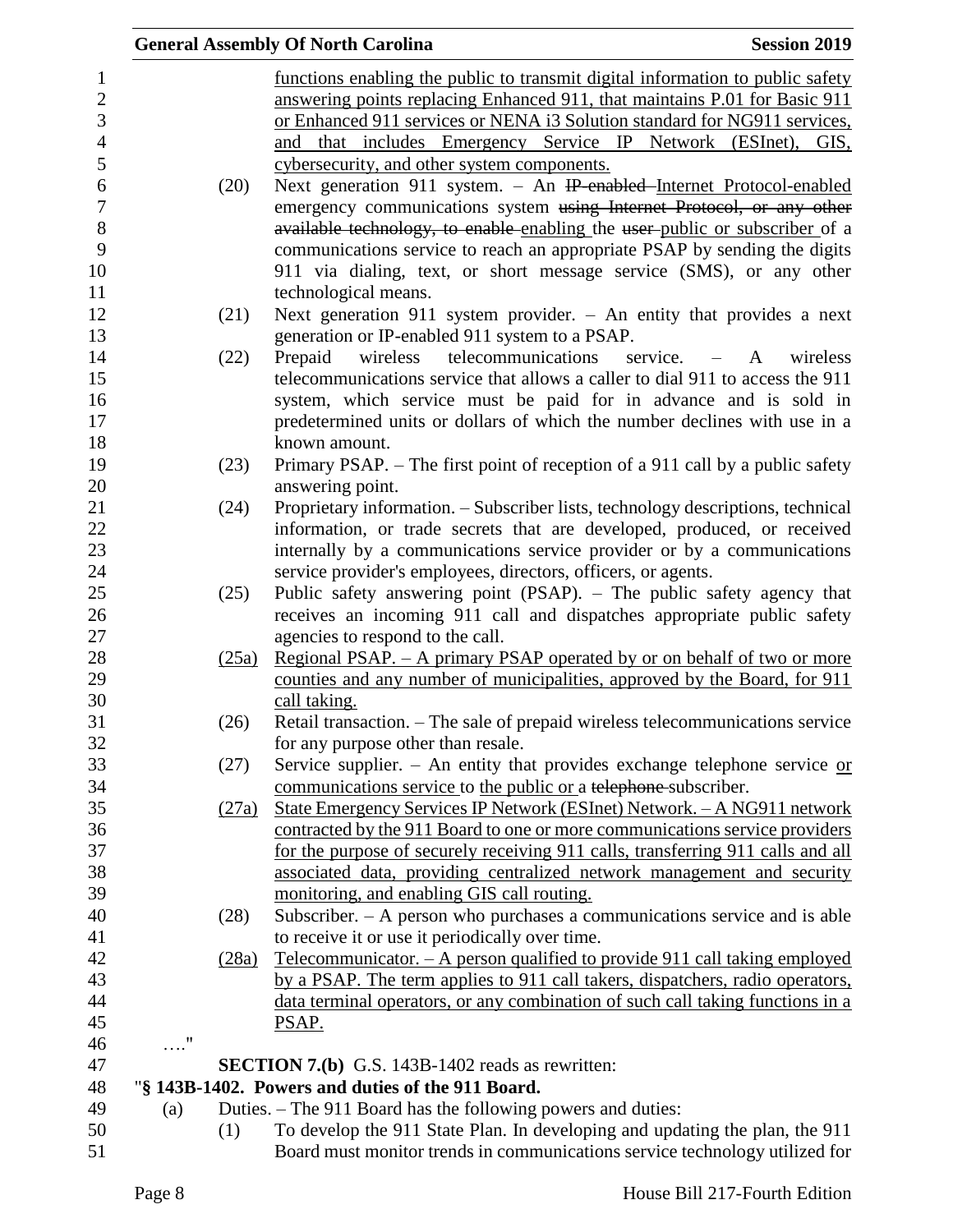|      | <b>General Assembly Of North Carolina</b><br><b>Session 2019</b>                  |  |
|------|-----------------------------------------------------------------------------------|--|
|      | the 911 system and in enhanced 911 service technology, investigate and            |  |
|      | incorporate GIS mapping and other resources into the plan, ensure individual      |  |
|      | PSAP plans incorporate a back-up PSAP, PSAP and 911 call routing in an            |  |
|      | emergency, coordination with State emergency operations including                 |  |
|      | Telecommunicator Emergency Response Taskforce (TERT), and formulate               |  |
|      | strategies for the efficient and effective delivery of enhanced 911 service.      |  |
| (2)  | To administer the 911 Fund and the monthly 911 service charge authorized by       |  |
|      | G.S. 143B-1403. To execute the powers and duties provided in this Part, the       |  |
|      | Board shall determine its policies, procedures, and rules by majority vote of     |  |
|      | the members of the Board, a quorum having been established. Once a policy         |  |
|      | or procedure is determined or a rule is adopted, the Board shall communicate      |  |
|      | it to the Executive Director, who shall have the authority to execute the policy, |  |
|      | procedure, or rule of the Board. No individual member of the Board shall have     |  |
|      | the responsibility or authority to give operational directives to any employee    |  |
|      | of the Board other than the Executive Director.                                   |  |
| (3)  | To distribute revenue in the 911 Fund to CMRS providers and PSAPs in              |  |
|      | accordance with this Part and advise CMRS providers and PSAPs of the              |  |
|      | requirements for receiving a distribution from the 911 Fund.                      |  |
| (4)  | To establish cooperative purchasing agreements or other contracts for the         |  |
|      | procurement of goods and services, to establish policies and procedures to        |  |
|      | fund advisory services and training programs including, but not limited to,       |  |
|      | <b>Emergency Medical Dispatch and quality assurance of Emergency Medical</b>      |  |
|      | Dispatch programs for PSAPs, to set operating standards for PSAPs and             |  |
|      | back-up PSAPs, PSAPs, including minimum staffing, mandatory                       |  |
|      | telecommunicator training and certification requirements for 911 call taking,     |  |
|      | and to provide funds in accordance with these policies, procedures, and           |  |
|      | standards standards subject to the limitations of G.S. 143B-1406(d).              |  |
| (5)  | To investigate the revenues and expenditures associated with the operation of     |  |
|      | a PSAP to ensure compliance with restrictions on the use of amounts               |  |
|      | distributed from the 911 Fund.                                                    |  |
| (6)  | To make and enter into contracts and agreements necessary or incidental to        |  |
|      | the performance of its powers and duties under this Part and to use revenue       |  |
|      | available to the 911 Board under G.S. 143B-1404 for administrative expenses       |  |
|      | to pay its obligations under the contracts and agreements.                        |  |
| (7)  | To use funds available to the 911 Board under $G.S. 62-47$ [143B-1407]            |  |
|      | G.S. 143B-1407 to pay its obligations incurred for statewide 911 projects.        |  |
| (8)  | To accept gifts, grants, or other money for the 911 Fund.                         |  |
| (9)  | To undertake its duties in a manner that is competitively and technologically     |  |
|      | neutral as to all communications service providers.                               |  |
| (10) | To design, create, or acquire printed or Web-based public education materials     |  |
|      | regarding the proper use of 911.                                                  |  |
| (11) | To adopt rules to implement this Part. This authority does not include the        |  |
|      | regulation of any enhanced 911 communications service, such as the                |  |
|      | establishment of technical standards for telecommunications communications        |  |
|      | service providers to deliver process 911 voice and data.                          |  |
| (12) | To take other necessary and proper action to implement the provisions of this     |  |
|      | Part.                                                                             |  |
| (13) | To collect and distribute data from and to PSAPs and communications service       |  |
|      | providers, provided that distribution of such data shall be subject to the        |  |
|      | limitations of the G.S. 132-1 et seq., and applicable federal privacy laws or     |  |
|      | regulations.                                                                      |  |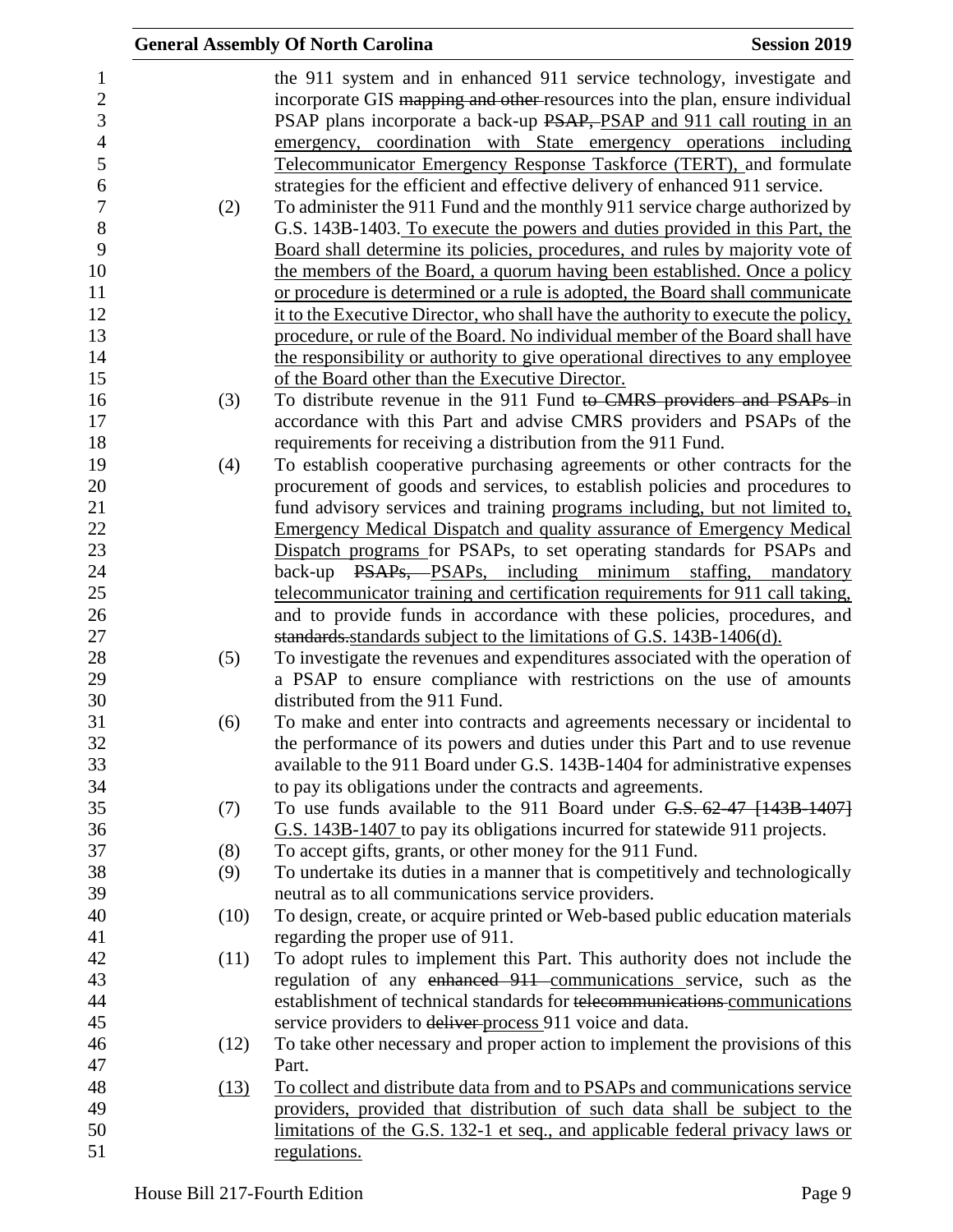|                            | <b>General Assembly Of North Carolina</b><br><b>Session 2019</b>                                                                                                                                         |
|----------------------------|----------------------------------------------------------------------------------------------------------------------------------------------------------------------------------------------------------|
| (14)                       | To coordinate, adopt, and communicate all necessary technical and                                                                                                                                        |
|                            | operational standards and requirements to ensure an effective statewide                                                                                                                                  |
|                            | interconnected NG911 network, the State ESInet, including the following:                                                                                                                                 |
|                            | NG911 network design specifications;<br>$\underline{a}$ .                                                                                                                                                |
|                            | 911 call processing standards and requirements including system<br><u>b.</u>                                                                                                                             |
|                            | networks, PSAP equipment, GIS caller location routing, and database                                                                                                                                      |
|                            | requirements;                                                                                                                                                                                            |
|                            | Performance measures for data services necessary for the purposes of<br>$\underline{c}$ .                                                                                                                |
|                            | this Part.                                                                                                                                                                                               |
| (15)                       | To establish and operate a network management center for the State ESInet                                                                                                                                |
|                            | staffed by the Board. The center shall monitor PSAP and communications                                                                                                                                   |
|                            | service provider compliance with technical and operational standards,                                                                                                                                    |
|                            | requirements, and practices. The center shall monitor the State ESInet                                                                                                                                   |
|                            | performance and security testing protocols in coordination with the                                                                                                                                      |
|                            | Department of Information Technology.                                                                                                                                                                    |
| (b)                        | Prohibition. - In no event shall the 911 Board or any other State agency construct,                                                                                                                      |
|                            | operate, or own a communications network for the purpose of providing 911 service. The 911                                                                                                               |
|                            | Board may pay private sector vendors for provisioning a communications network for the                                                                                                                   |
|                            | purpose of providing citizens access to 911 services and completing call-taking processes                                                                                                                |
| through one or more PSAPs. |                                                                                                                                                                                                          |
| (c)                        | The Secretary of the Department of Information Technology shall, with the advice of                                                                                                                      |
|                            | the 911 Board, select an Executive Director of the 911 Board. The Executive Director shall be                                                                                                            |
|                            | the Board's chief administrative officer. The Executive Director shall have appropriate training                                                                                                         |
|                            | and experience to assist the Board in the performance of its duties. The executive director shall                                                                                                        |
|                            | be considered the State 911 coordinator for purposes of relevant State and federal law and                                                                                                               |
| program requirements.      |                                                                                                                                                                                                          |
|                            | The Executive Director shall be responsible for managing the work of the Board including,                                                                                                                |
| but not limited to:        |                                                                                                                                                                                                          |
| (1)                        | Preparing and submitting reports of the Board to the NC General Assembly,                                                                                                                                |
|                            | Governor, and Federal Communications Commission;                                                                                                                                                         |
| (2)                        | Drafting suggested legislation incorporating the Board's findings for                                                                                                                                    |
|                            | submission to the General Assembly;                                                                                                                                                                      |
| $\left(3\right)$           | Administering, directing, and managing the affairs and business of the 911                                                                                                                               |
|                            | Board, and for the supervision of all personnel serving the Board;                                                                                                                                       |
| $\left(4\right)$           | Contracting with such other persons, including subject matter experts and                                                                                                                                |
|                            | consultants, as deemed necessary; and                                                                                                                                                                    |
| (5)                        | Executing the Board's policies, powers, and duties subject to appropriations,                                                                                                                            |
|                            | available funds, and State employment and procurement laws.                                                                                                                                              |
| (d)                        | The Board may meet in the offices of the Department of Information Technology or                                                                                                                         |
|                            | in facilities satisfactory for the Board's needs and Public Meeting laws. The Department of                                                                                                              |
|                            | Information Technology shall provide office space for the Board's staff."                                                                                                                                |
|                            | <b>SECTION 7.(c)</b> G.S. 143B-1403 reads as rewritten:                                                                                                                                                  |
|                            | "§ 143B-1403. Service charge for 911 service.                                                                                                                                                            |
| (a)                        | Charge Imposed. $-$ A monthly 911 service charge is imposed on each active                                                                                                                               |
|                            | communications service connection that provides access to the 911 system through a voice                                                                                                                 |
|                            | communications service. provider. The service charge for service other than prepaid wireless<br>telecommunications service is seventy cents (70 $\varphi$ ) or a lower amount set by the 911 Board under |
|                            | subsection (d) of this section. The service charge is payable by the subscriber to the service                                                                                                           |
|                            | provider of the voice communications service. The provider may list the service charge separately                                                                                                        |
|                            | from other charges on the bill. Partial payments made by a subscriber are applied first to the                                                                                                           |
|                            | amount the subscriber owes the provider for the voice-communications service. If a subscriber is                                                                                                         |
|                            |                                                                                                                                                                                                          |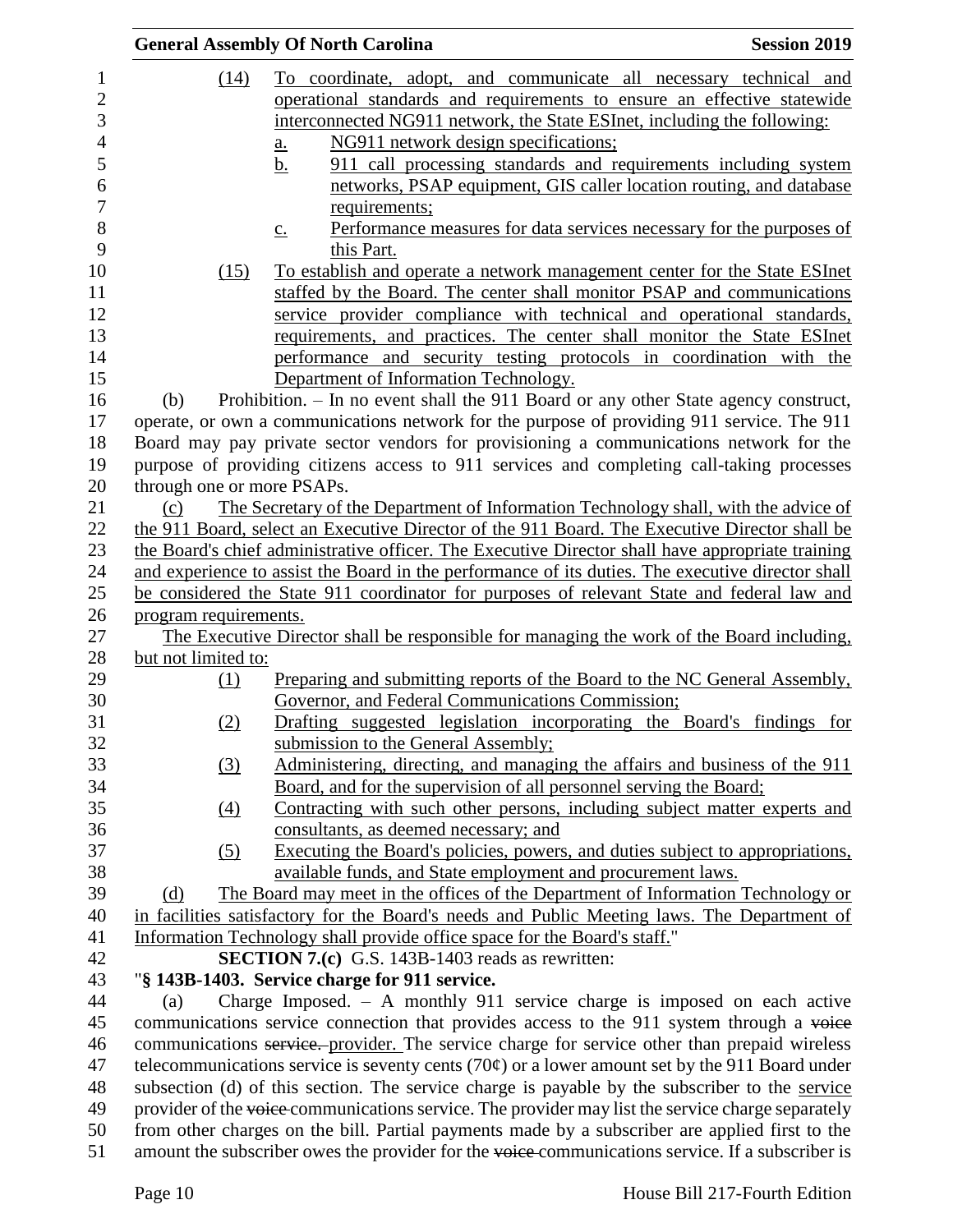#### **General Assembly Of North Carolina Session 2019 Session 2019**

 capable of making more than one simultaneous outbound 911 call though its communications service connections, then the total number of 911 service charges billed to the subscriber shall be (i) for CMRS providers, an amount equal to the number of CMRS connections and (ii) for all other communications service providers, an amount equal to the total number of simultaneous outbound 911 calls the subscriber can make using the North Carolina telephone numbers or trunks billed to their account.

 (b) Prepaid Wireless. – A 911 service charge is imposed on each retail purchase of prepaid wireless telecommunications service occurring in this State of seventy cents (70¢) for each retail transaction of prepaid wireless telecommunications service or a lower amount set as provided by subsection (d) of this section. The service charge is collected and remitted as provided in G.S. 143B-1414.

 (c) Remittance to 911 Board. – A communications service provider must remit the service charges collected by it under subsection (a) of this section to the 911 Board. The provider must remit the collected service charges by the end of the calendar month following the month the provider received the charges from its subscribers. A provider may deduct and retain from the service charges it receives from its subscribers and remits to the 911 Board an administrative allowance equal to the greater of one percent (1%) of the amount of service charges remitted or fifty dollars (\$50.00) a month.

 (d) Adjustment of Charge. – The 911 Board must monitor the revenues generated by the 20 service charges imposed by this section. If the 911 Board determines that the rates produce charge imposed produces revenue that exceeds or is less than the amount needed, the 911 Board may 22 adjust the rates. service charge. The rates charge imposed must ensure full cost recovery for 23 communications service providers and over a reasonable period of time, for monthly distributions 24 to primary PSAPs over a reasonable period of time. PSAPs, and for the State ESInet. The 911 Board must set the service charge for prepaid wireless telecommunications service at the same 26 rate as the monthly service charge for nonprepaid service. A change in the rate-service charge 27 becomes effective only on July 1. The 911 Board must notify providers of a change in the rates 28 service charge at least 90 days before the change becomes effective. The 911 Board must notify 29 the Department of Revenue of a change in the rate service charge for prepaid wireless telecommunications service at least 90 days before the change becomes effective. The Department of Revenue must provide notice of a change in the rate service charge for prepaid wireless telecommunications service at least 45 days before the change becomes effective only on the Department's Web site.

…."

**SECTION 7.(d)** G.S. 143B-1404 reads as rewritten:

## "**§ 143B-1404. 911 Fund.**

 (a) Fund. – The 911 Fund is created as an interest-bearing special revenue fund within the State treasury. The 911 Board administers the Fund. The 911 Board must credit to the 911 Fund all revenues remitted to it from the service charge imposed by G.S. 143B-1403 on 40 communications service connections in the State. G.S. 143B-1403. Revenue in the Fund may only be used as provided in this Part.

 (b) Allocation of Revenues. – The 911 Board may deduct and retain for its administrative expenses a percentage of the total service charges remitted to it under G.S. 143B-1403 for deposit 44 in the 911 Fund. The percentage may not exceed two-three and one-half percent  $(2\%)$ . (3.5%). The percentage is one percent (1%) unless the 911 Board sets the percentage at a different amount. The 911 Board must monitor the amount of funds required to meet its financial 47 commitment to provide technical assistance to primary PSAPs duties under this Part and set the 48 rate service charge at an amount that enables the 911 Board to meet this commitment. The 911 49 Board must allocate ten percent (10%) a minimum of fifteen percent (15%) of the total service charges to the Next Generation 911 Reserve Fund to be administered as provided in G.S. 143B-1407. The 911 Board must allocate a minimum of five percent (5%) of the total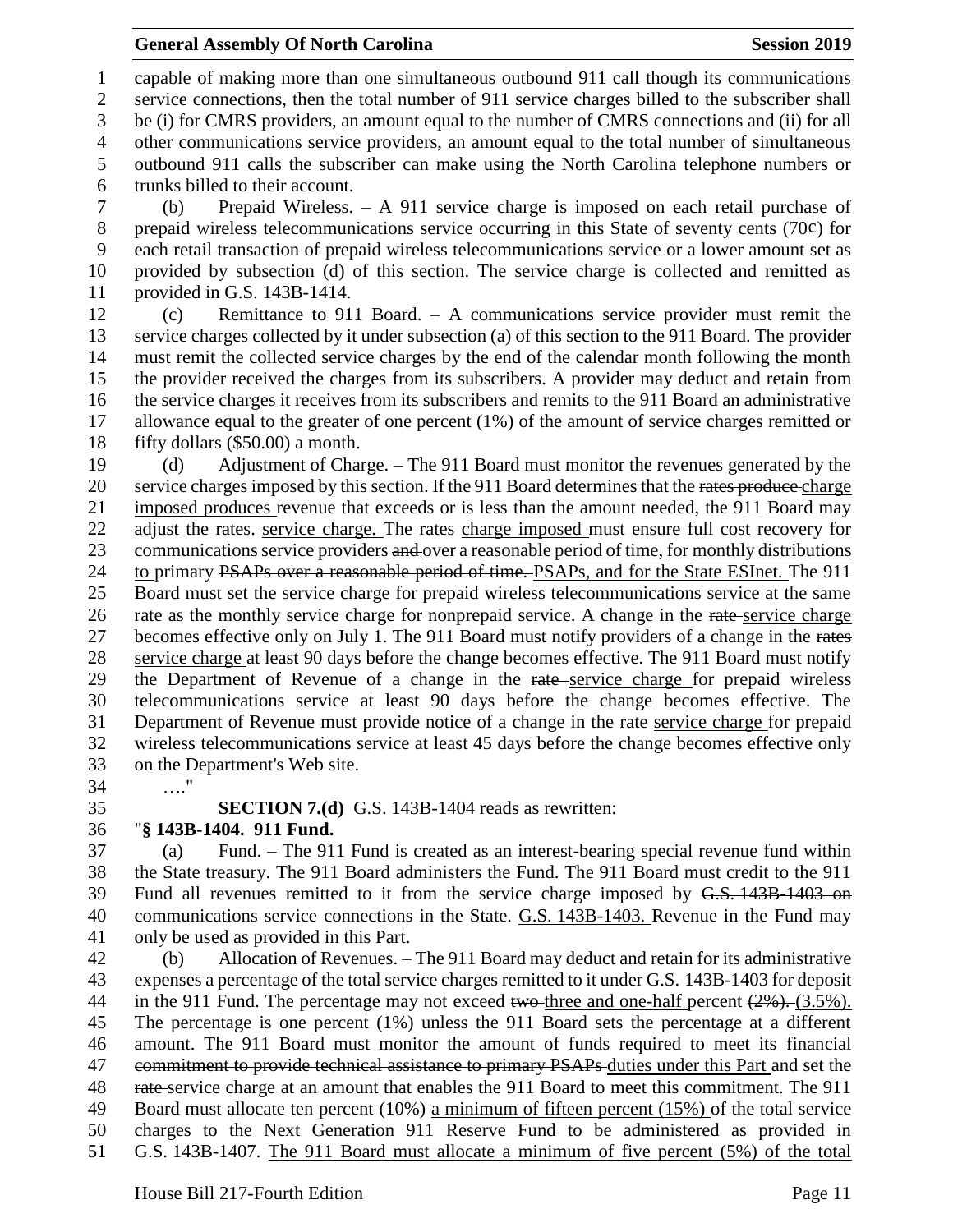|                |                   | <b>General Assembly Of North Carolina</b>                                                       | <b>Session 2019</b> |
|----------------|-------------------|-------------------------------------------------------------------------------------------------|---------------------|
| 1              |                   | service charges to the PSAP Grant and Statewide Projects Account to be administered as          |                     |
| $\overline{2}$ |                   | provided in G.S. 143B-1407. The remaining revenues remitted to the 911 Board for deposit in     |                     |
| 3              |                   | the 911 Fund are allocated as follows: for distribution to the primary PSAPs, CMRS providers,   |                     |
| 4              |                   | or the Accounts established in G.S. 143B-1407.                                                  |                     |
| 5              | $\leftrightarrow$ | A percentage of the funds remitted by CMRS providers, other than the funds                      |                     |
| 6              |                   | remitted by the Department of Revenue from prepaid wireless                                     |                     |
| 7              |                   | telecommunications service, to the 911 Fund are allocated for reimbursements                    |                     |
| 8              |                   | to CMRS providers pursuant to G.S. 143B-1405.                                                   |                     |
| 9              | (2)               | A percentage of the funds remitted by CMRS providers, all funds remitted by                     |                     |
| 10             |                   | the Department of Revenue from prepaid wireless telecommunications                              |                     |
| 11             |                   | service, and all funds remitted by all other communications service providers                   |                     |
| 12             |                   | are allocated for monthly distributions to primary PSAPs pursuant to                            |                     |
| 13             |                   | G.S. 143B-1406 and grants to PSAPs pursuant to G.S. 143B-1407.                                  |                     |
| 14             | $\left(3\right)$  | The percentage of the funds remitted by CMRS providers allocated to CMRS                        |                     |
| 15             |                   | providers and PSAPs shall be set by the 911 Board and may be adjusted by                        |                     |
| 16             |                   | the 911 Board as necessary to ensure full cost recovery for CMRS providers                      |                     |
| 17             |                   | and, to the extent there are excess funds, for distributions to primary PSAPs.                  |                     |
| 18             | $\ldots$ "        |                                                                                                 |                     |
| 19             |                   | <b>SECTION 7.(e)</b> G.S. 143B-1405 reads as rewritten:                                         |                     |
| 20             |                   | "§ 143B-1405. Fund distribution to CMRS providers.                                              |                     |
| 21             | (a)               | Distribution. - CMRS providers are eligible for reimbursement from the 911 Fund                 |                     |
| 22             |                   | for the actual costs incurred by the CMRS providers in complying with the requirements of       |                     |
| 23             |                   | enhanced 911 service. this Part. Costs of complying may include costs incurred for designing,   |                     |
| 24             |                   | upgrading, purchasing, leasing, programming, installing, testing, or maintaining all necessary  |                     |
| 25             |                   | data, hardware, and software required to provide 911 communications service as well as the      |                     |
| 26             |                   | recurring and nonrecurring costs of providing the such service. To obtain reimbursement, a      |                     |
| 27             |                   | CMRS provider must comply with all of the following:                                            |                     |
| 28             | (1)               | Invoices must be sworn.                                                                         |                     |
| 29             | (2)               | All costs and expenses must be commercially reasonable.                                         |                     |
| 30             | (3)               | All invoices for reimbursement must be related to compliance with the                           |                     |
| 31             |                   | requirements of enhanced 911 service.service in this Part.                                      |                     |
| 32             | (4)               | Prior approval must be obtained from the 911 Board for all invoices for                         |                     |
| 33             |                   | payment of costs that exceed the lesser of:                                                     |                     |
| 34             |                   | One hundred percent (100%) of the eligible costs allowed under this<br>a.                       |                     |
| 35             |                   | section.                                                                                        |                     |
| 36             |                   | One hundred twenty-five percent $(125%)$ of the service charges<br>b.                           |                     |
| 37             |                   | remitted to the 911 Board by the CMRS provider.                                                 |                     |
| 38             | (5)               | <u>A CMRS provider may request reimbursement by presenting a request to the</u>                 |                     |
| 39             |                   | Board not later than six months prior to the end of the Board's fiscal year and                 |                     |
| 40             |                   | identifying the provider's anticipated qualified expenses for reimbursement                     |                     |
| 41             |                   | during the Board's next fiscal year.                                                            |                     |
| 42             | (b)               | Payment Carryforward. - If the total amount of invoices submitted to the 911 Board              |                     |
| 43             |                   | and approved for payment in a month exceeds the amount available from the 911 Fund for          |                     |
| 44             |                   | reimbursements to CMRS providers, the amount payable to each CMRS provider is reduced           |                     |
| 45             |                   | proportionately so that the amount paid does not exceed the amount available for payment. The   |                     |
| 46             |                   | balance of the payment is deferred to the following month. A deferred payment accrues interest  |                     |
| 47             |                   | at a rate equal to the rate earned by the 911 Fund until it is paid.                            |                     |
| 48             | (c)               | <b>PSAP Grant and Statewide Project Reallocation.</b> – If the amount of reimbursements         |                     |
| 49             |                   | to CMRS providers approved budgeted by the 911 Board for a fiscal year is less than exceeds the |                     |
| 50             |                   | amount of funds allocated disbursed for reimbursements to CMRS providers for that fiscal year,  |                     |
| 51             |                   | the 911 Board may reallocate part of the excess amount to the PSAP Grant and Statewide 911      |                     |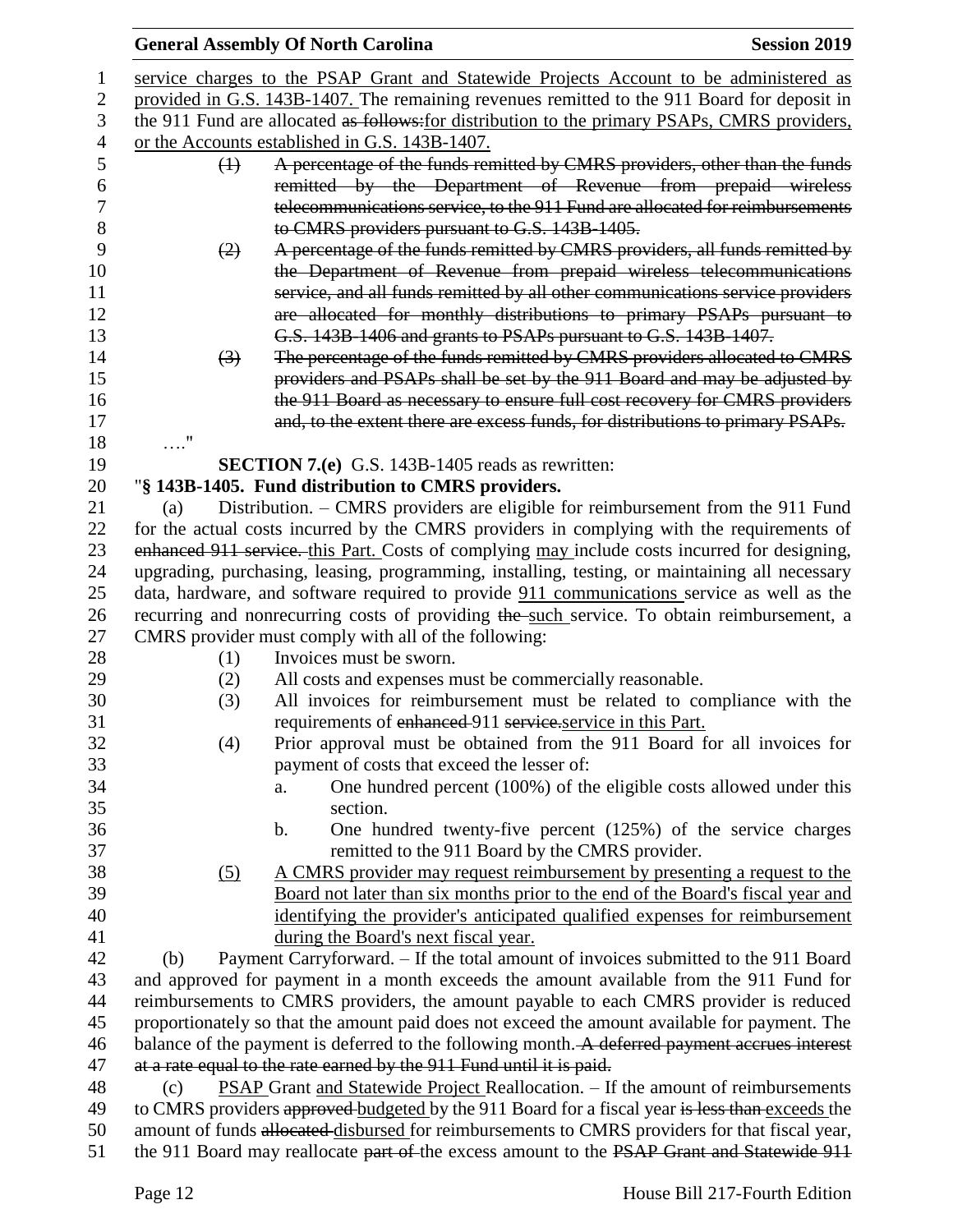## **General Assembly Of North Carolina Session 2019 Session 2019**  Projects Account Accounts established under G.S. 143B-1407. The 911 Board may reallocate funds under this subsection only once each calendar year and may do so only within the 3 three-month period that follows the end of the fiscal year. If the 911 Board reallocates more than a total of three million dollars (\$3,000,000) to the PSAP Grant and Statewide 911 Projects Account in a calendar year, it must consider reducing the amount of the service charge in G.S. 143B-1404 to reflect more accurately the underlying costs of providing 911 system services. The 911 Board must make the following findings before it reallocates funds to the PSAP Grant and Statewide 911 Projects Account:Accounts established under G.S. 143B-1407: (1) There is a critical need for additional funding for PSAPs in rural or high-cost 10 areas to and ensure that enhanced 911 NG911 service is deployed throughout 11 the State. 12 (2) The reallocation will not impair cost recovery by CMRS providers. (3) The reallocation will not result in the insolvency of the 911 Fund." **SECTION 7.(f)** G.S. 143B-1406 reads as rewritten: "**§ 143B-1406. Fund distribution to PSAPs.** (a) Monthly Distribution. – The 911 Board must make monthly distributions to primary 17 PSAPs from the amount allocated to the 911 Fund for PSAPs. Fund. A PSAP is not eligible for a distribution under this section unless it complies with the requirements of this Part, provides enhanced 911 service, and received distributions from the 911 Board in the 2008-2009 fiscal year. The Board may reduce, suspend, or terminate distributions under this subsection if a PSAP does not comply with the requirements of this Part. The Board must comply with all of the following: … (3) Formula. – The funding formula established by the Board must consider all of 25 the following: a. The population of the area served by a PSAP. b. PSAP reports and budgets, disbursement histories, and historical costs. c. PSAP operations, 911 technologies used by the PSAP, compliance with operating standards of the 911 Board, level of service a PSAP delivers dispatching fire, emergency medical services, law enforcement, and Emergency Medical Dispatch. d. The tier designation of the county in which the PSAP is located as designated in G.S. 143B-437.08. e. Any interlocal government funding agreement to operate a regional PSAP, or between a primary PSAP and a secondary PSAP, if the secondary PSAP was in existence as of June 1, 2010, receives funding under the agreement, and is within the service area of the primary PSAP. e1. Any expenditure authorized by the 911 Board for statewide 911 projects or the next generation 911 system. f. Any other information the Board considers relevant. … (b) Percentage Designations. – The 911 Board must determine how revenue that is allocated to the 911 Fund for distribution to primary PSAPs and is not needed to make the base amount distribution required by subdivision (a)(1) of this section is to be used. The 911 Board must designate a percentage of the remaining funds to be distributed to primary PSAPs on a per 47 capita basis and a percentage to be allocated to the PSAP Grant Account Accounts established in

48 G.S. 143B-1407. If the 911 Board does not designate an amount to be allocated to the PSAP 49 Grant Account, such Accounts, the 911 Board must distribute all of the remaining funds to regional or primary PSAPs on a per capita basis. The 911 Board may not change the percentage

designation more than once each fiscal year.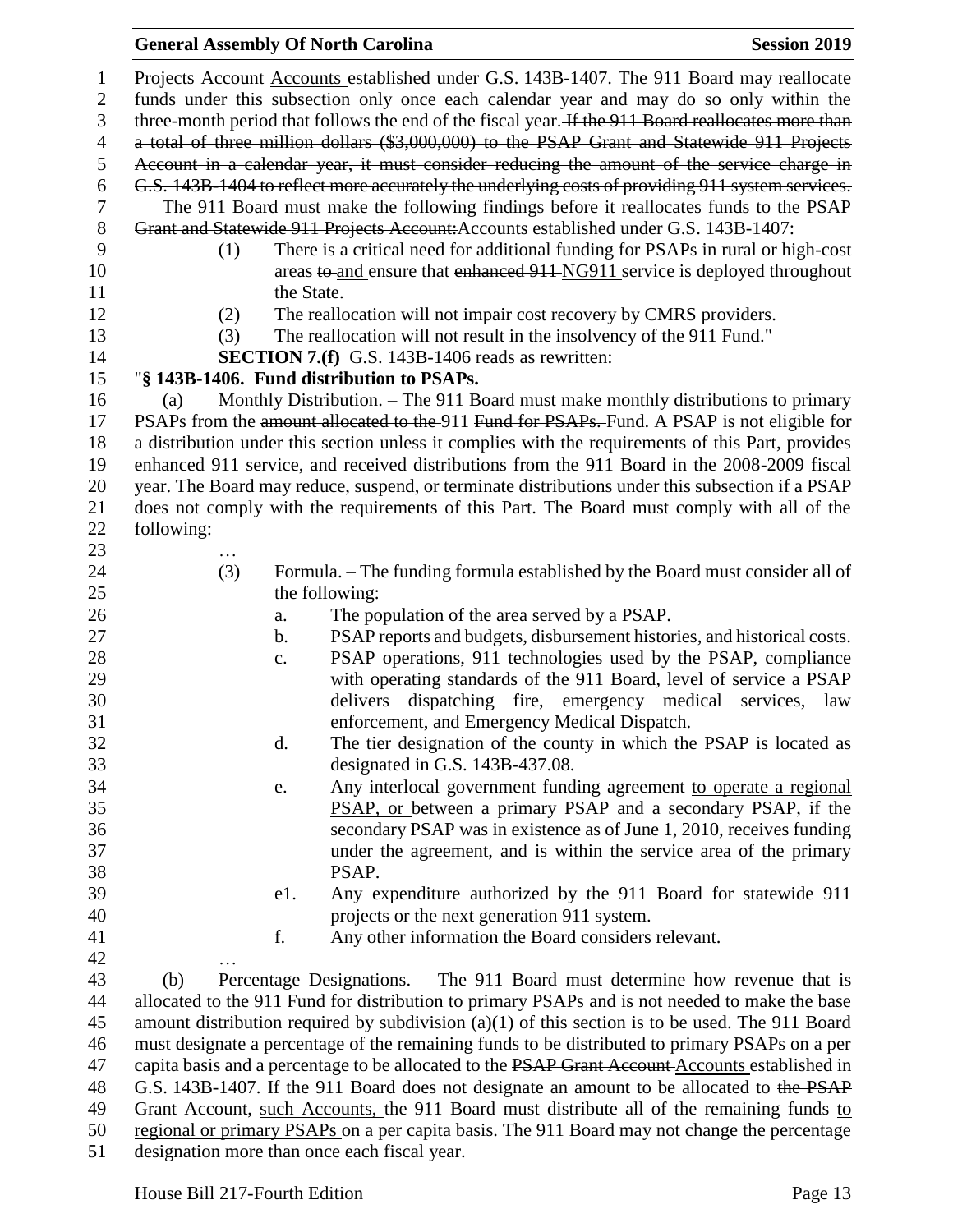|                |     | <b>General Assembly Of North Carolina</b>                                                        | <b>Session 2019</b> |
|----------------|-----|--------------------------------------------------------------------------------------------------|---------------------|
| 1              | (c) | Carryforward. $-$ A PSAP may carry forward distributions for eligible expenditures               |                     |
| $\overline{2}$ |     | for capital outlay, capital improvements, or equipment replacement. Amounts carried forward to   |                     |
| 3              |     | the next fiscal year from distributions made by the 911 Board may not be used to lower the       |                     |
| $\overline{4}$ |     | distributions in subsection (a) of this section unless the amount is greater than twenty percent |                     |
| $\sqrt{5}$     |     | (20%) of the average yearly amount distributed to the PSAP in the prior two years. replacement   |                     |
| 6              |     | if shown pursuant to subsection (f) of this section. The 911 Board may allow a PSAP to carry     |                     |
| $\tau$         |     | forward a greater amount without changing the PSAP's distribution. Amounts carried forward to    |                     |
| $8\,$          |     | the next fiscal year from distributions made by the 911 Board may not be used to lower the       |                     |
| 9              |     | distributions in subsection (a) of this section unless:                                          |                     |
| 10             | (1) | The amount is greater than twenty percent (20%) of the average yearly amount                     |                     |
| 11             |     | distributed to the PSAP in the prior two years; or                                               |                     |
| 12             | (2) | The amount in subsection (a) of this section is modified based upon the                          |                     |
| 13             |     | Board's expenditures for statewide 911 projects or the PSAP's migration to a                     |                     |
| 14             |     | next generation 911 network.                                                                     |                     |
| 15             | (d) | Use of Funds. $-$ A PSAP that receives a distribution from the 911 Fund may not use              |                     |
| 16             |     | the amount received to pay for the lease or purchase of real estate, cosmetic remodeling of      |                     |
| 17             |     | emergency dispatch centers, hiring or compensating telecommunicators, or the purchase of         |                     |
| 18             |     | mobile communications vehicles, ambulances, fire engines, or other emergency vehicles.           |                     |
| 19             |     | Distributions received by a PSAP may be used only to pay for the following:                      |                     |
| 20             | (1) | The lease, purchase, or maintenance of:                                                          |                     |
| 21             |     | Emergency telephone equipment, including necessary computer<br>a.                                |                     |
| 22             |     | hardware, software, and database provisioning.                                                   |                     |
| 23             |     | Addressing, Addressing, provided that addressing shall not be paid<br>$\mathbf b$ .              |                     |
| 24             |     | following the earlier of July 1, 2021, or compliance with                                        |                     |
| 25             |     | G.S. $143B-1406(e1)$ .                                                                           |                     |
| 26             |     | Telecommunicator furniture.<br>c.                                                                |                     |
| 27             |     | Dispatch equipment located exclusively within a building where a<br>d.                           |                     |
| 28             |     | PSAP or back-up PSAP is located, excluding the costs of base station                             |                     |
| 29             |     | transmitters, towers, microwave links, and antennae used to dispatch                             |                     |
| 30             |     | emergency call information from the PSAP or back-up PSAP.                                        |                     |
| 31             |     | Emergency medical, fire, and law enforcement pre-arrival instruction<br>e.                       |                     |
| 32             |     | software.                                                                                        |                     |
| 33             | (2) | The nonrecurring costs of establishing a 911 system.                                             |                     |
| 34             | (3) | Expenditures for in-State training of 911 personnel regarding the maintenance                    |                     |
| 35             |     | and operation of the 911 system. Allowable training expenses include the cost                    |                     |
| 36             |     | of transportation, lodging, instructors, certifications, improvement programs,                   |                     |
| 37             |     | quality assurance training, training associated with call taking, and emergency                  |                     |
| 38             |     | medical, fire, or law enforcement procedures, and training specific to                           |                     |
| 39             |     | managing a PSAP or supervising PSAP staff. Training outside the State is not                     |                     |
| 40             |     | an eligible expenditure unless the training is unavailable in the State or the                   |                     |
| 41             |     | PSAP documents that the training costs are less if received out-of-state.                        |                     |
| 42             |     | Training specific to the receipt of 911 calls is allowed only for intake and                     |                     |
| 43             |     | related call taking quality assurance and improvement. Instructor certification                  |                     |
| 44             |     | costs and course required prerequisites, including physicals, psychological                      |                     |
| 45             |     | exams, and drug testing, are not allowable expenditures.                                         |                     |
| 46             | (4) | Charges associated with the service supplier's 911 service and other service                     |                     |
| 47             |     | supplier recurring charges. The PSAP providing 911 service is responsible to                     |                     |
| 48             |     | the communications service provider for all 911 installation, service,                           |                     |
| 49             |     | equipment, operation, and maintenance charges owed to the communications                         |                     |
| 50             |     | service provider. A PSAP may contract with a communications service                              |                     |
| 51             |     | provider on terms agreed to by the PSAP and the provider. Service supplier                       |                     |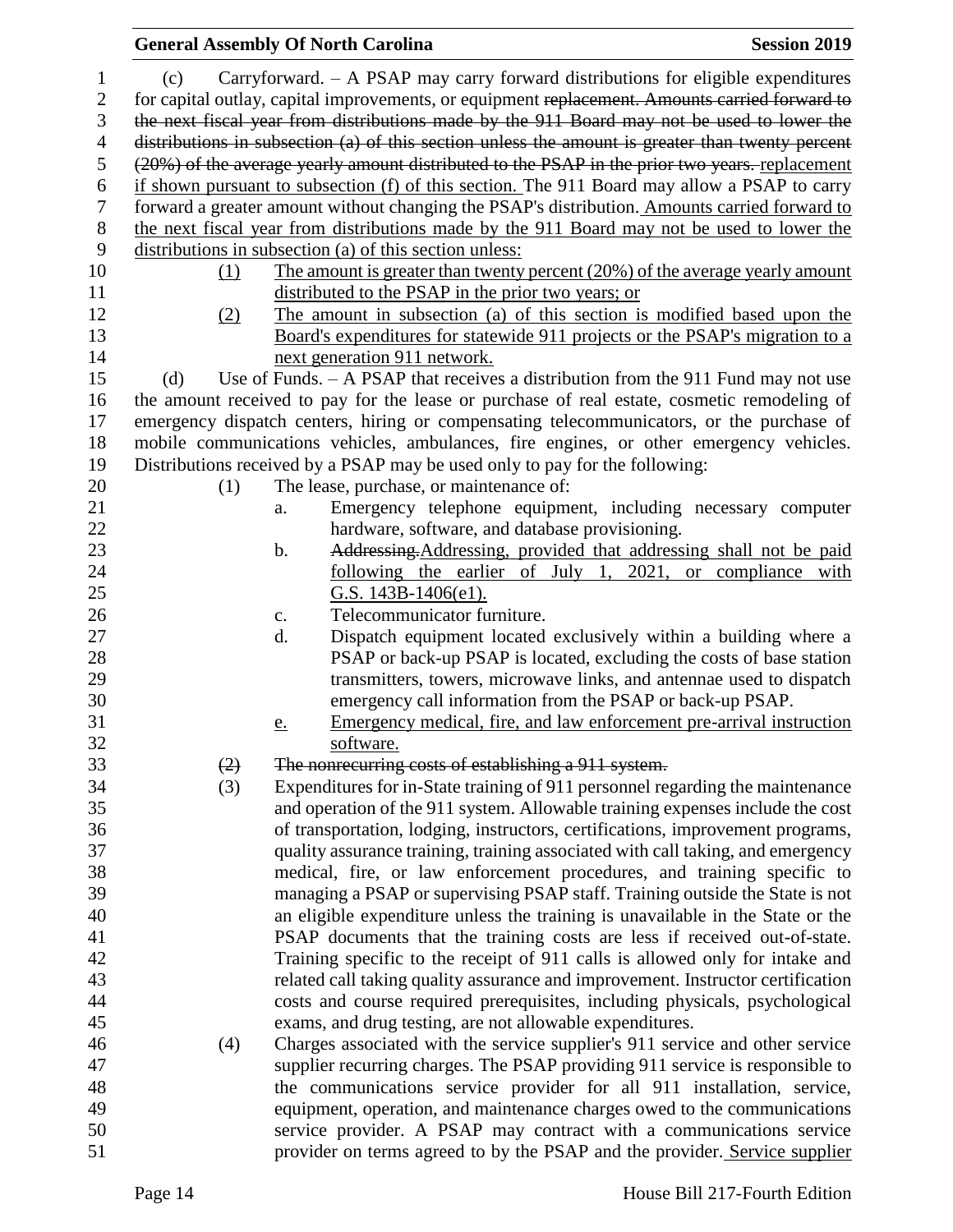|                |                    |      | <b>General Assembly Of North Carolina</b>                                                     | <b>Session 2019</b> |
|----------------|--------------------|------|-----------------------------------------------------------------------------------------------|---------------------|
| $\mathbf{1}$   |                    |      | 911 service and other recurring charges supplanted by the State ESInet costs                  |                     |
| $\mathbf{2}$   |                    |      | paid by the Board shall not be paid from distributions to PSAPs following the                 |                     |
| 3              |                    |      | earlier of July 1, 2021, or compliance with G.S. 143B-1406(e1).                               |                     |
| $\overline{4}$ | (e)                |      | Local Fund. – The fiscal officer of a PSAP to whom a distribution is made under this          |                     |
| 5              |                    |      | section must deposit the funds in a special revenue fund, as defined in G.S. $159-26(b)(2)$ , |                     |
| 6              |                    |      | designated as the Emergency Telephone System Fund. The fiscal officer may invest money in     |                     |
| $\overline{7}$ |                    |      | the Fund in the same manner that other money of the local government may be invested. Income  |                     |
| $8\,$          |                    |      | earned from the invested money in the Emergency Telephone System Fund must be credited to     |                     |
| 9              |                    |      | the Fund. Revenue deposited into the Fund must be used only as permitted in this section.     |                     |
| 10             | $\left( e1\right)$ |      | State NG911 Emergency Service IP Network (ESInet). -                                          |                     |
| 11             |                    | (1)  | No later than July 1, 2021, the Board and local governments operating primary                 |                     |
| 12             |                    |      | <b>PSAPs</b> shall develop and fully implement NG911 transition plans to migrate              |                     |
| 13             |                    |      | <b>PSAPs to the State ESInet.</b> To the extent practicable, the migration of PSAPs           |                     |
| 14             |                    |      | will be implemented on a sequential region-by-region basis for those PSAPs                    |                     |
| 15             |                    |      | served by each legacy 911 selective router. The Board may extend the                          |                     |
| 16             |                    |      | implementation date for a primary PSAP for good cause. For purposes of this                   |                     |
| 17             |                    |      | section, "good cause" means an event or events reasonably beyond the ability                  |                     |
| 18             |                    |      | of the Board to anticipate or control.                                                        |                     |
| 19             |                    | (2)  | All communications service providers required to provide access to 911                        |                     |
| 20             |                    |      | service shall route the 911 calls of their subscribers to ESInet points of                    |                     |
| 21             |                    |      | interconnection designated by the Board. The Board shall identify points of                   |                     |
| 22             |                    |      | interconnection no later than July 1, 2019. The Board shall establish ESInet                  |                     |
| 23             |                    |      | points of interconnection in a manner that minimizes cost to the                              |                     |
| 24             |                    |      | communications service providers to the extent practicable while still                        |                     |
| 25             |                    |      | achieving necessary 911 service and ESInet objectives.                                        |                     |
| 26             |                    | (3)  | The State ESInet service provider shall receive the 911 calls delivered by the                |                     |
| 27             |                    |      | communications service provider at the designated ESInet points of                            |                     |
| 28             |                    |      | interconnection and deliver the calls to the appropriate PSAP. The State                      |                     |
| 29             |                    |      | ESInet service provider shall not charge a communications service provider                    |                     |
| 30             |                    |      | to connect to the State ESInet point of interconnection nor for the delivery of               |                     |
| 31             |                    |      | the 911 calls to the PSAP.                                                                    |                     |
| 32             | (f)                |      | Compliance. $-$ A PSAP, or the governing entity of a PSAP, must comply with all of            |                     |
| 33             |                    |      | the following in order to receive a distribution under this section:                          |                     |
| 34             |                    |      |                                                                                               |                     |
| 35             |                    | (4a) | On or before July 1, 2019, each primary PSAP dispatching emergency medical                    |                     |
| 36             |                    |      | services shall develop policies and procedures for implementing an                            |                     |
| 37             |                    |      | <b>Emergency Medical Dispatch program approved by the Office of Emergency</b>                 |                     |
| 38             |                    |      | Medical Services. Emergency Medical Dispatch instructions must be offered                     |                     |
| 39             |                    |      | by a telecommunicator who has completed an emergency medical dispatch                         |                     |
| 40             |                    |      | course approved by the Office of Emergency Medical Services.                                  |                     |
| 41             |                    | (5)  | By July 1, 2016, a A primary PSAP must have a plan and means for 911                          |                     |
| 42             |                    |      | call-taking in the event 911 calls cannot be received and processed in the                    |                     |
| 43             |                    |      | primary PSAP. If a PSAP has made substantial progress toward                                  |                     |
| 44             |                    |      | implementation of the plan and means, the 911 Board may grant the PSAP an                     |                     |
| 45             |                    |      | extension until July 1, 2017, to complete implementation of the plan and                      |                     |
| 46             |                    |      | means. The plan must identify the alternative capability of taking the                        |                     |
| 47             |                    |      | redirected 911 calls. This subdivision does not require a PSAP to construct an                |                     |
| 48             |                    |      | alternative facility to serve as a back-up PSAP.                                              |                     |
| 49             |                    | (5a) | <u>On or before July 1, 2020, each PSAP shall deploy equipment, products, and</u>             |                     |
| 50             |                    |      | services necessary or appropriate to enable the PSAP to receive and process                   |                     |
| 51             |                    |      | calls for emergency assistance sent via text messages in a manner consistent                  |                     |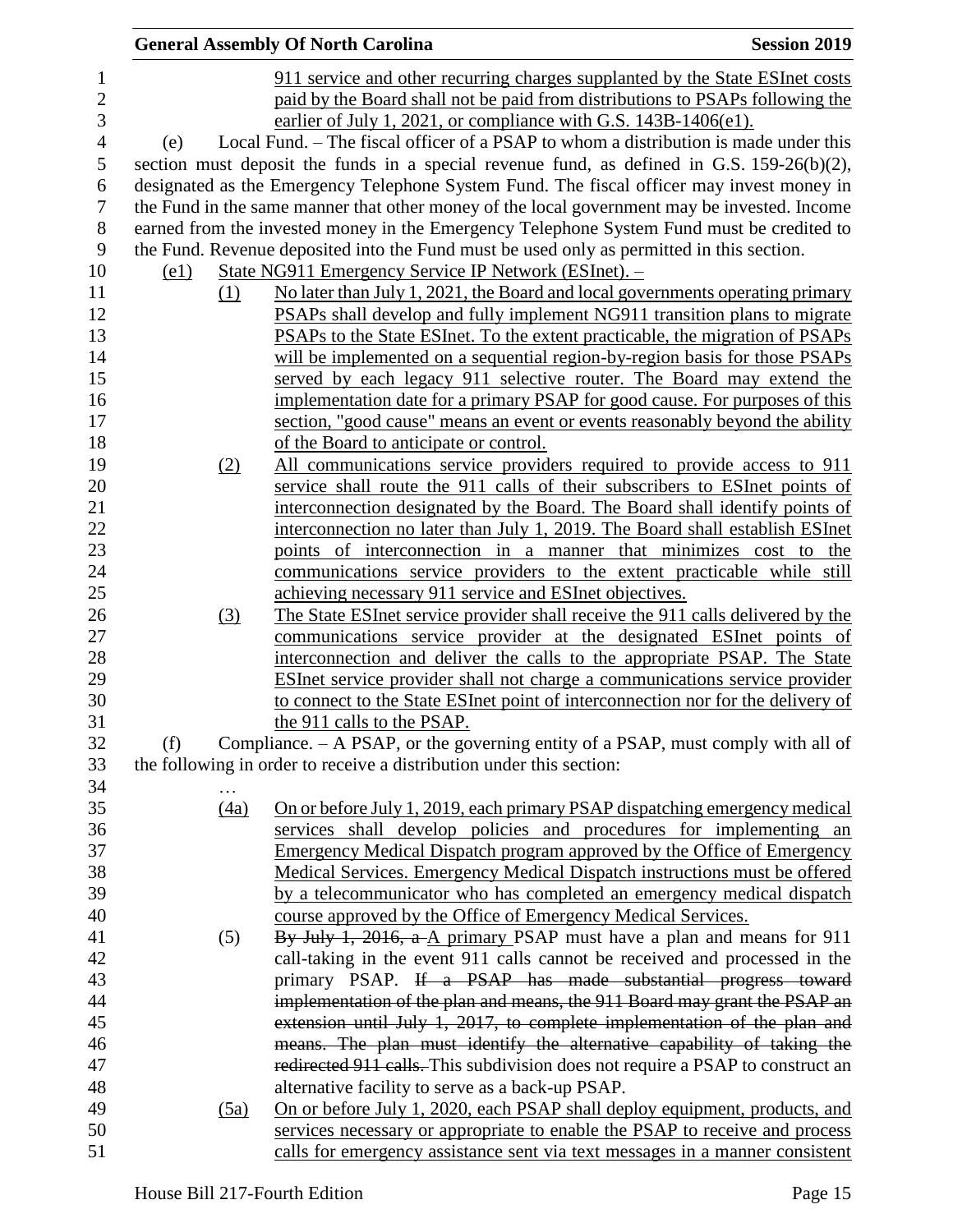| <b>General Assembly Of North Carolina</b><br><b>Session 2019</b>                                                                                                                       |                                                                                                                                                                           |  |
|----------------------------------------------------------------------------------------------------------------------------------------------------------------------------------------|---------------------------------------------------------------------------------------------------------------------------------------------------------------------------|--|
|                                                                                                                                                                                        | with FCC Order 14-118 and any other FCC order that affects the deployment                                                                                                 |  |
|                                                                                                                                                                                        | of text-to-911. Every local government shall participate in a 911 system. The                                                                                             |  |
|                                                                                                                                                                                        | establishment and operation of regional PSAPs shall be a coordinated effort                                                                                               |  |
|                                                                                                                                                                                        | among local governments and the Board. Nothing in this article shall be                                                                                                   |  |
|                                                                                                                                                                                        | construed to prohibit or discourage in any way the formation of regional                                                                                                  |  |
|                                                                                                                                                                                        | PSAP <sub>s</sub> .                                                                                                                                                       |  |
| (5b)                                                                                                                                                                                   | Persons employed as telecommunicators who are not required to be certified                                                                                                |  |
|                                                                                                                                                                                        | by the North Carolina Sheriffs' Education and Training Standards                                                                                                          |  |
|                                                                                                                                                                                        | Commission shall successfully complete:                                                                                                                                   |  |
|                                                                                                                                                                                        | A minimum of 40 hours in a nationally recognized training course for<br>$\underline{\mathbf{a}}$ .                                                                        |  |
|                                                                                                                                                                                        | 911 telecommunicators or a basic telecommunicator course offered by                                                                                                       |  |
|                                                                                                                                                                                        | the North Carolina Sheriffs' Education and Training Standards                                                                                                             |  |
|                                                                                                                                                                                        | <u>Commission within one year of the date of their employment for any</u>                                                                                                 |  |
|                                                                                                                                                                                        | person beginning employment after July 1, 2019, or a substantially                                                                                                        |  |
|                                                                                                                                                                                        | similar minimum training acceptable to the telecommunicator's                                                                                                             |  |
|                                                                                                                                                                                        | employer; and                                                                                                                                                             |  |
|                                                                                                                                                                                        | A nationally recognized emergency medical dispatch course or an<br><u>b.</u>                                                                                              |  |
|                                                                                                                                                                                        | emergency medical dispatch course approved by the Office of                                                                                                               |  |
|                                                                                                                                                                                        | Emergency Medical Services not later than July 1, 2020, or if                                                                                                             |  |
|                                                                                                                                                                                        | employed subsequent to July 1, 2020, within six months of the date of                                                                                                     |  |
|                                                                                                                                                                                        | employment.                                                                                                                                                               |  |
| (6)                                                                                                                                                                                    | A primary PSAP must comply with the rules, policies, procedures, and                                                                                                      |  |
|                                                                                                                                                                                        | operating standards for primary PSAPs adopted by the 911 Board.                                                                                                           |  |
| $\ldots$ "                                                                                                                                                                             |                                                                                                                                                                           |  |
|                                                                                                                                                                                        | <b>SECTION 7.(g)</b> G.S. 143B-1407 reads as rewritten:                                                                                                                   |  |
|                                                                                                                                                                                        | "§ 143B-1407. PSAP Grant and Statewide 911 Projects Account; Next Generation 911                                                                                          |  |
|                                                                                                                                                                                        | <b>Reserve Fund.</b>                                                                                                                                                      |  |
| .                                                                                                                                                                                      |                                                                                                                                                                           |  |
| (d)                                                                                                                                                                                    | Statewide 911 Projects. – The 911 Board may use funds from the PSAP Grant and<br>Statewide 911 Projects Account and funds from the Next Generation 911 Reserve Fund for a |  |
|                                                                                                                                                                                        | statewide project if the Board determines the project meets all of the following requirements:                                                                            |  |
| (1)                                                                                                                                                                                    | The project is consistent with the 911 plan.                                                                                                                              |  |
| (2)                                                                                                                                                                                    | The project is cost-effective and efficient when compared to the aggregated                                                                                               |  |
|                                                                                                                                                                                        | costs incurred by primary PSAPs for implementing individual projects.                                                                                                     |  |
| (3)                                                                                                                                                                                    | The<br>eligible<br>project<br>is<br>under<br>expense<br>an                                                                                                                |  |
|                                                                                                                                                                                        | G.S. 143B-1406(e).G.S. 143B-1406(d).                                                                                                                                      |  |
| (4)                                                                                                                                                                                    | The project will have statewide benefit for 911 service.                                                                                                                  |  |
| (e)                                                                                                                                                                                    | Next Generation 911 Fund. - The 911 Board may use funds from the Next Generation                                                                                          |  |
|                                                                                                                                                                                        |                                                                                                                                                                           |  |
| 911 Fund to fund the implementation of next generation 911 systems. Notwithstanding Article 8<br>of Chapter 143C of the General Statutes, the 911 Board may expend funds from the Next |                                                                                                                                                                           |  |
|                                                                                                                                                                                        | Generation 911 Fund to provide for a single data network to serve PSAPs. The 911 Board may                                                                                |  |
|                                                                                                                                                                                        | provide funds directly to primary PSAPs to implement next generation 911 systems. By October                                                                              |  |
|                                                                                                                                                                                        | 1 of each year, the 911 Board must report to the Joint Legislative Commission on Governmental                                                                             |  |
|                                                                                                                                                                                        | Operations on the expenditures from the Next Generation 911 Fund for the prior fiscal year and                                                                            |  |
|                                                                                                                                                                                        | on the planned expenditures from the Fund for the current fiscal year.                                                                                                    |  |
| $\ldots$ "                                                                                                                                                                             |                                                                                                                                                                           |  |
|                                                                                                                                                                                        | <b>SECTION 7.(h)</b> G.S. 143B-1408 reads as rewritten:                                                                                                                   |  |
|                                                                                                                                                                                        | "§ 143B-1408. Recovery of unauthorized use of funds.                                                                                                                      |  |
|                                                                                                                                                                                        | The 911 Board must give written notice of violation to any communications service provider                                                                                |  |
|                                                                                                                                                                                        | or PSAP found by the 911 Board to be using monies from the 911 Fund for purposes not                                                                                      |  |
| authorized by this Part. Upon receipt of notice, the communications service provider or PSAP                                                                                           |                                                                                                                                                                           |  |